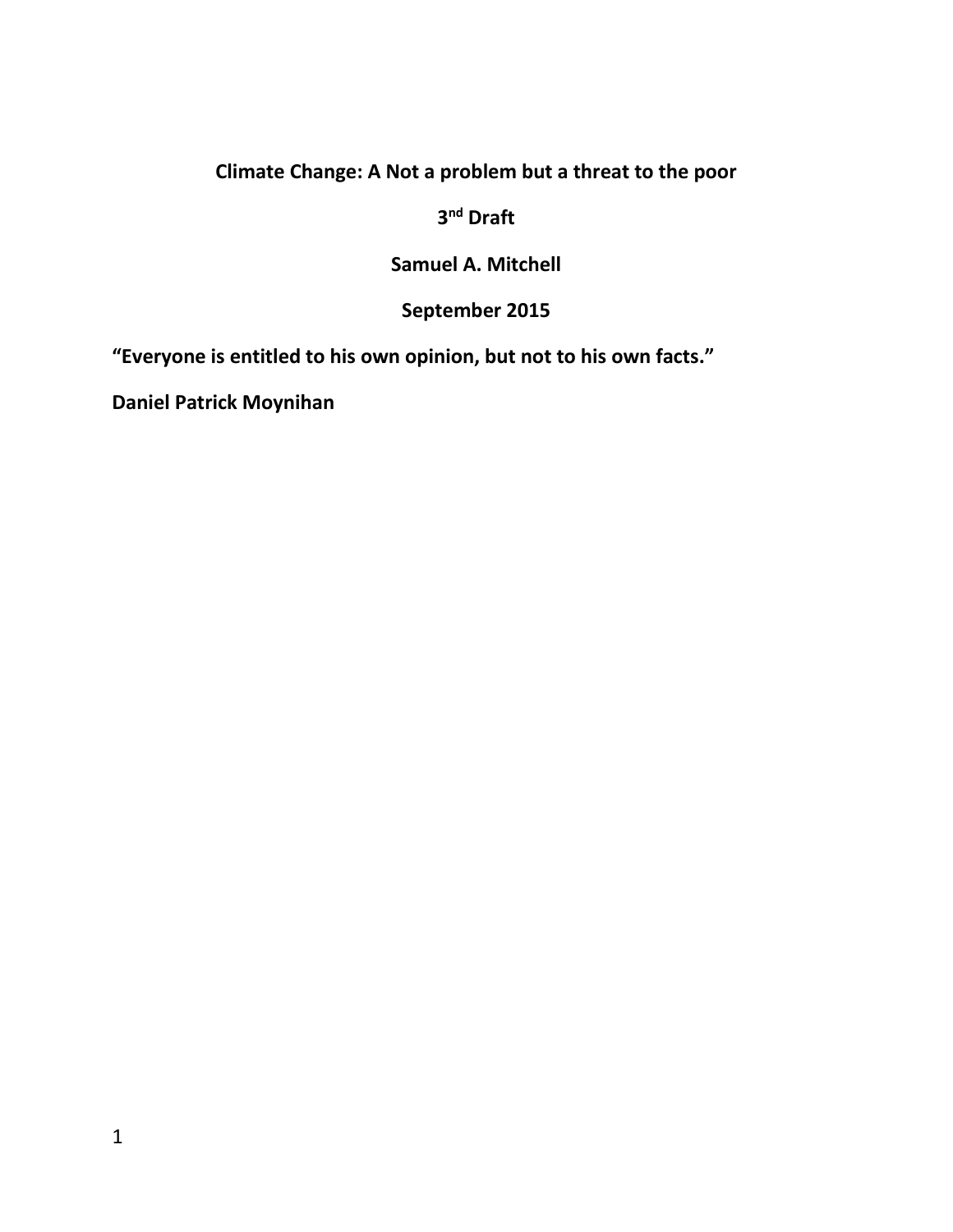#### **Table of Contents**

Introduction

What I think (p.**4**)

Questions and answers

- 1. What do the climate alarmists and climate skeptics agree on and where do they disagree? (p.**6**)
- 2. What are the main claims of the International Panel on Climate Change [IPCC], the primary reference source for those who assert that climate change and anthropogenic carbon dioxide emissions should be of concern? (p.7)
- 3. What is the basis of the IPCC's claims? (p.**7**)
- 4. What is the hypothesis used to construct the computer simulations on which the climate alarmist view is based? (p.**8**)
- 5. Does the empirical evidence [ the data] support the alarmist hypothesis and the resulting simulations as to the long term effects of higher atmospheric concentrations of CO2? Put another way, how accurate have the models used as the basis for alarmism about climate change been? (p.**9**)
- 6. Hasn't a definitive paper recently been published by Karl et al.<sup>1</sup> showing that there has been no pause in the warming trend? (p.**11**)
- 7. What do the data show? (p.13)
- 8. How confident can we be that the data from the measurements are correct and a warming trend really has been taking place? (p.**15**)
- 9. What does the long term geologic and atmospheric record tell us about whether current global climatic conditions and CO2 concentrations are abnormal and a legitimate cause for worry? (p.**17**)
- 10.What are the competing hypotheses as to how the Earth's climate will evolve, and which seems best supported by the evidence? (p.**18**)

<sup>1</sup> See T.R. Karl, et al., 'Possible artifacts of data biases in the recent global surface warming hiatus. *Sciencexpress*, June 4, 2015.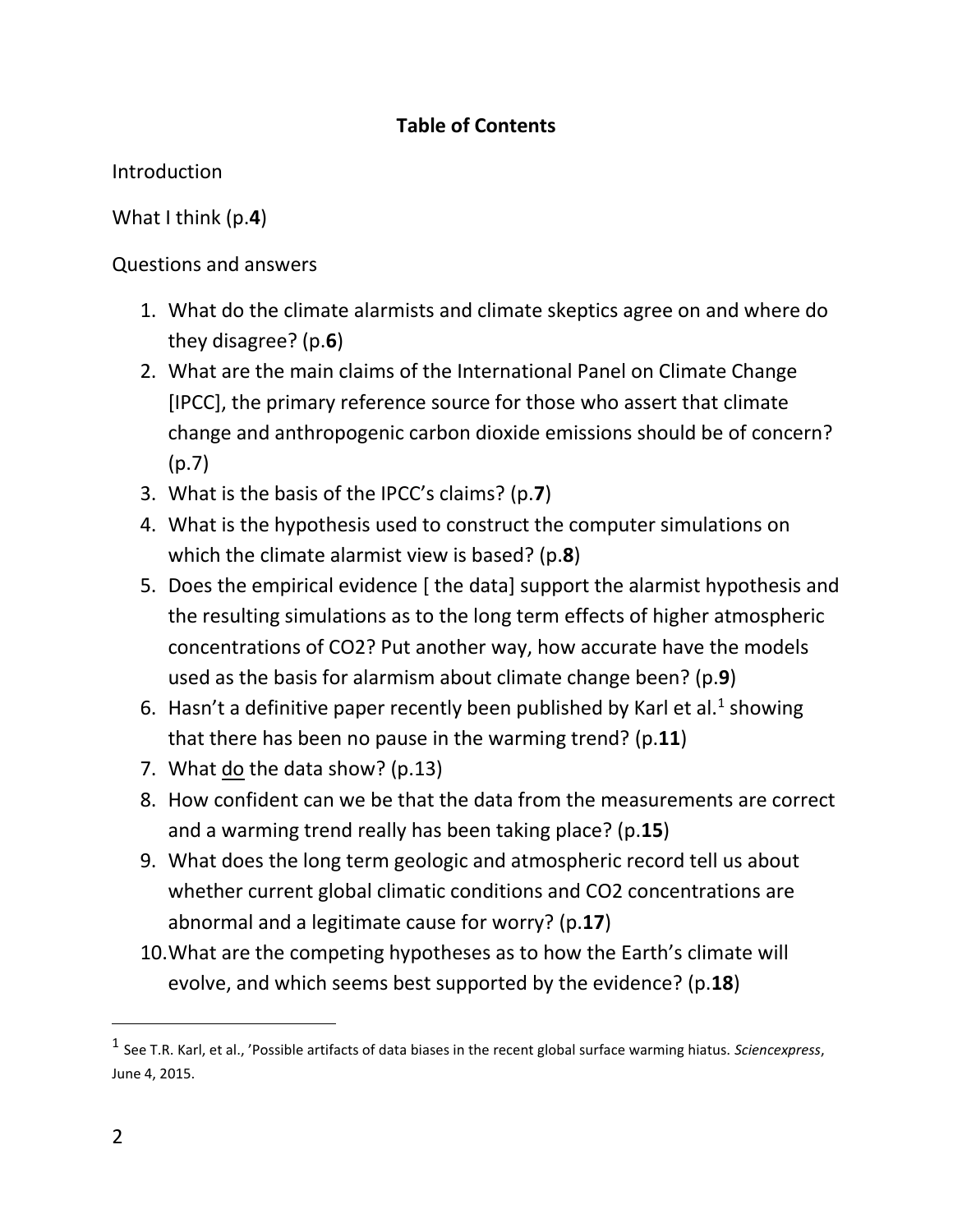- 11.What is the effect of more CO2 in the atmosphere? (p.**23**)
- 12.Isn't it true that sea levels have been rising and isn't that evidence of the effect of rising CO2 concentrations? (p.**24**)
- 13.What are the effects of the shift away from fossil fuels to renewable energy? (p.**25**)
- 14.How can you deny the authority of the IPCC when 97% of scientists support the hypothesis of anthropogenic global warming? (p.**26**)
- 15.Don't the data show a "hockey stick" pattern of global warming that coincides with an increase in man-made [anthropogenic CO2 emissions and isn't this prima facie evidence of anthropogenic global warming? (p.**27**)
- 16.What about the narrative that the global temperature has not risen in the last 18 years because the excess heat is being trapped in the oceans and eventually will burst forth? (p.**28**)

#### **Introduction**

When progressives (American liberals, leftists) trumpet a problem, I am wary. On all too many issues, their solution is always the same: more power for government. The climate change issue, whose implementation would involve a massive transfer of regulatory power to governments worldwide and to international agencies, is no exception. Regulations, not markets, would become the main driver of hundreds of billions of dollars of investments.

I have been studying "climate change" for years. It used to be called "global warming", but since there hasn't been any for almost 20 years, progressives had to come up with another term. What I have found after digging into the issue contradicts what I had read in the mainstream media: *The New York Times, The Washington Post,* NBC, CBS, ABC, etc.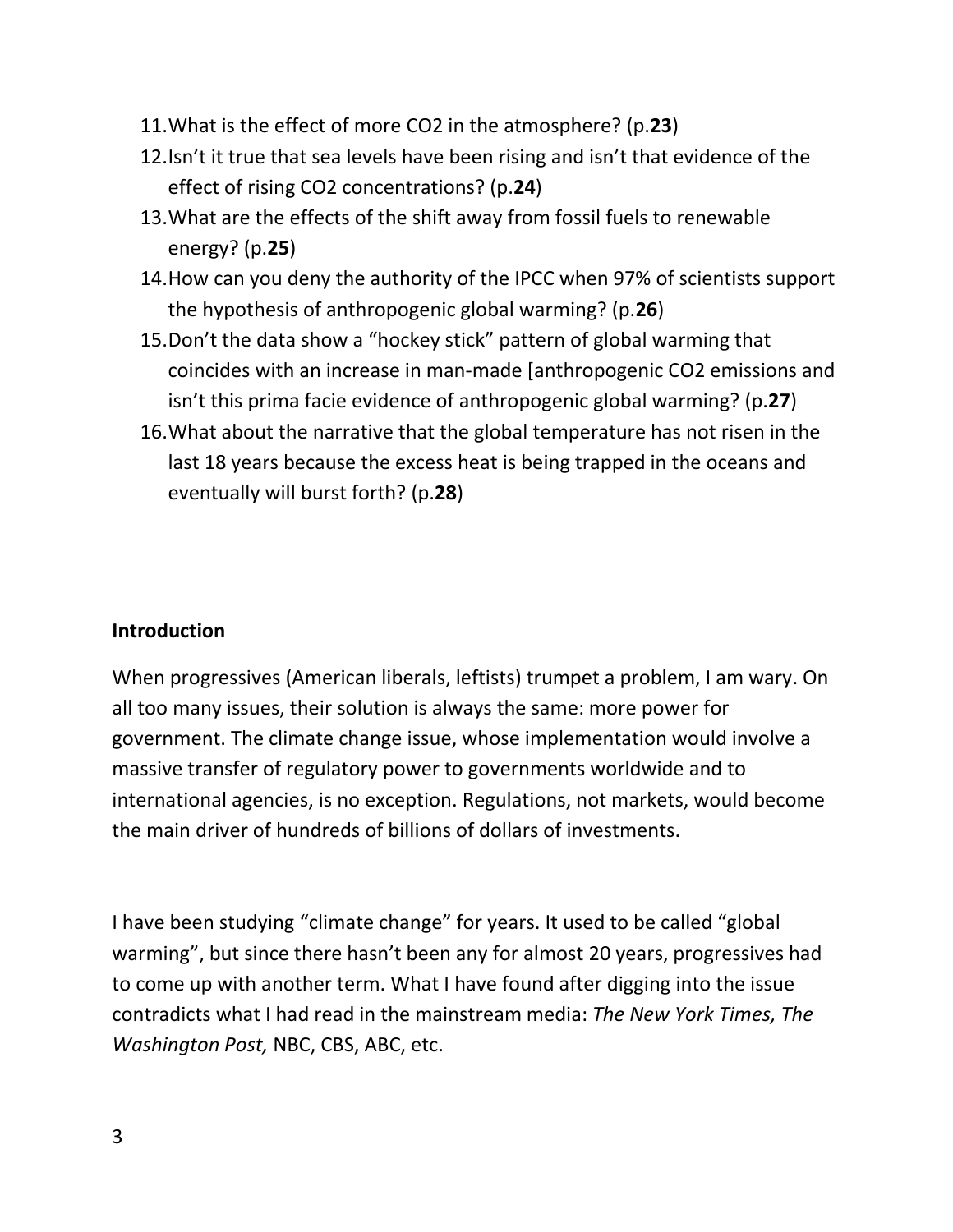My intention in this essay is to provide enough data and analysis for you to make up your mind on the validity of the two competing claims about what is actually happening to the Earth's climate. No one is paying me for this, but I do own stock in several oil and gas exploration companies.

Please do not take anything I say at face value. Look at the data and at competing hypotheses yourself, and follow a reliable practice: Ask, "What's the other side of the argument", and "Who says so, and how does he know?"

I shall tell you up front what I think. Then I shall present a series of questions and answers. This format will enable quick access to the discussion of a topic of particular interest to you. I shall present the views of the two schools of thought on the climate change issue with as much intellectual integrity as I can muster. This has been difficult because I consider the climate change 'alarmists' to be wrong. But I trust you will forget about my "bias" and focus on logic and evidence and on the science itself presented here, not on credentials or spurious justifications based on consensus.

The sources I reference are ones whose logic and evidence are persuasive to me because they are based on reliable and validated data, not models. I have tried to frame questions so as to present the arguments of the climate alarmists clearly and fairly. At the very least, I hope to persuade you that there is a coherent, logical, and fact-based other side to what you read in the mainstream media.

To avoid interpretative errors of my own, I rely heavily on quotations. Every assertion is referenced so you can find its source easily.<sup>2</sup>

**What I think**

 $\overline{a}$  $<sup>2</sup>$  A footnote indicator at the end of a series of quotations refers to their common source.</sup>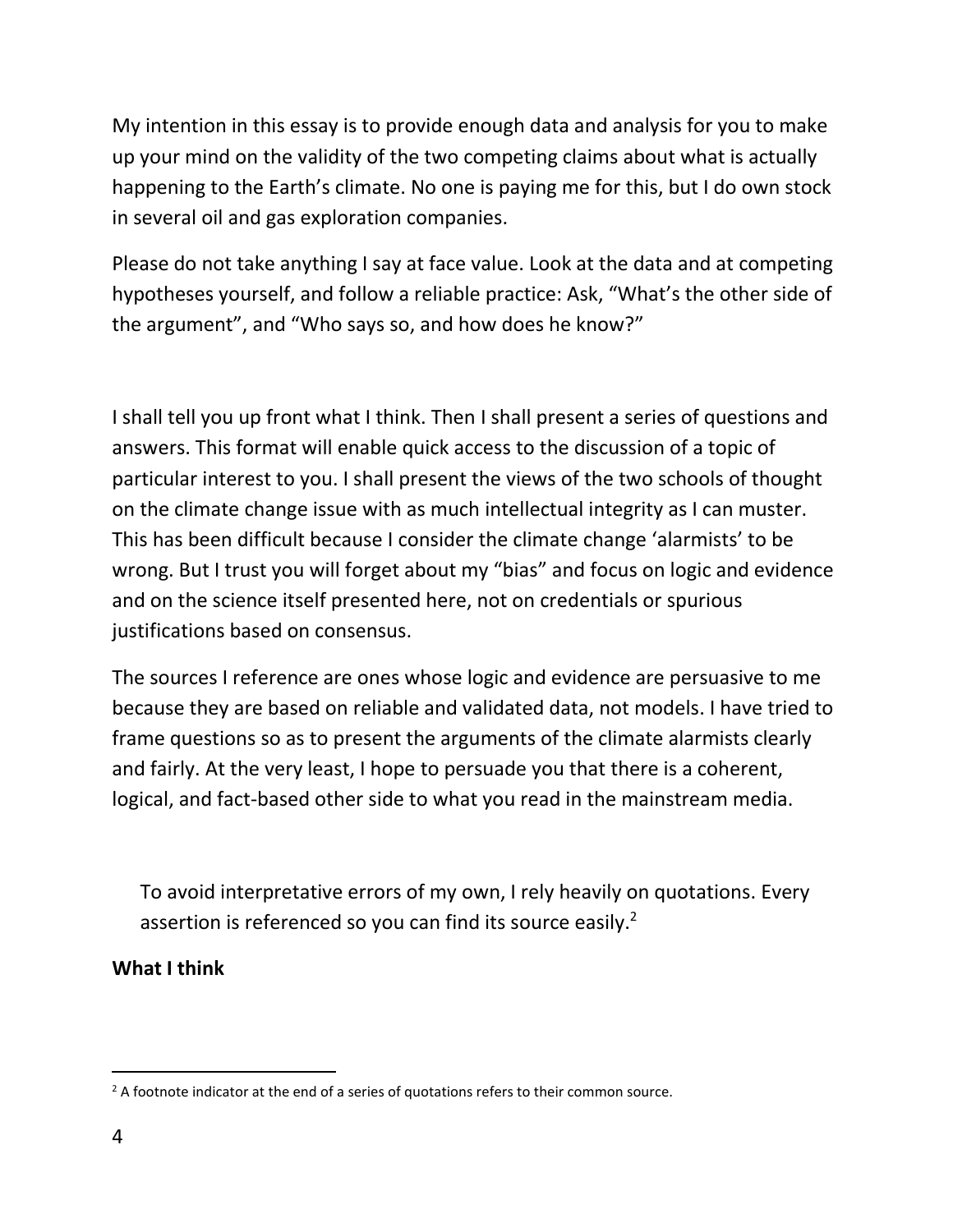I agree with a summary of the climate change issue has been developed by an allvolunteer group of primarily retired NASA scientists and engineers, mostly veterans of the Apollo program. They call themselves The Right Climate Stuff Research Team.<http://www.therightclimatestuff.com./>The group of more than 25 active members was formed in February 2012 as an independent research team with no funding in order to "determine the extent to which burning fossil fuels can cause harmful global warming." Their key findings are:

- 1. "The science of the major cause of climate change is not settled.
- 2. Natural processes dominate climate change.
- 3. "Man-made CO2 impact appears to be muted.
- 4. "Real, empirical evidence does not support catastrophic warming.
- 5. "The government is over-reacting to concern about AGW.
- 6. "Catastrophic forecasts are coming from unvalidated climate models.
- 7. "The climate models contain assumptions of Earth's sensitivity to CO2 that are far too high.
- 8. "That the EPA and the Administration are calling CO2 a pollutant is scientifically embarrassing.
- 9. "Using 165 years of real temperature and CO2 data, the maximum rise in temperature projects at only 1.2 degrees Celsius by 2100."<sup>3</sup>

 $\overline{a}$ <sup>3</sup> Tom Wysmuller, The Right Climate Stuff, Panel 13, Tenth International conference on Climate Change, Heartland Institute, June 11, 2015.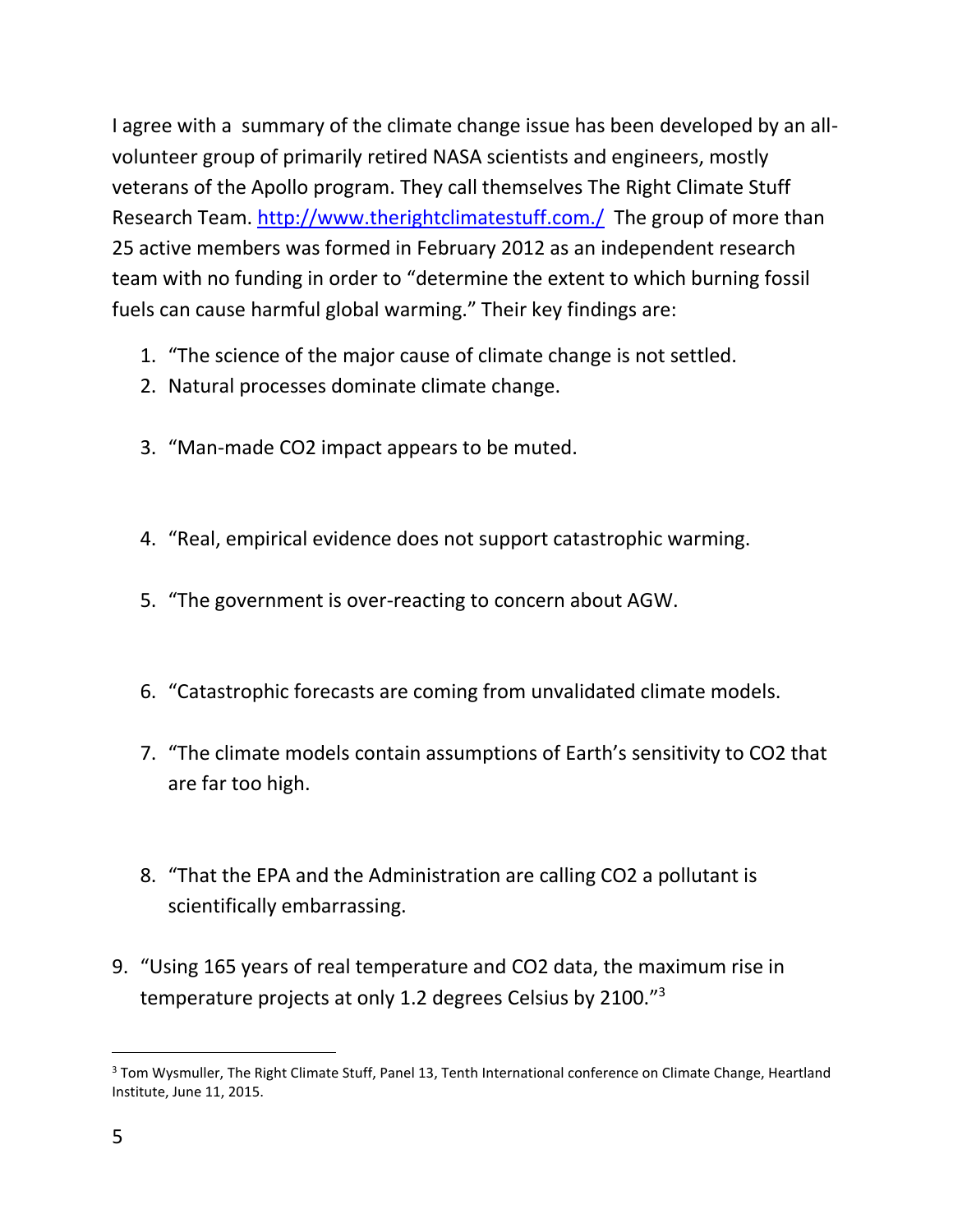- 10."We are going to run out of fossil fuels before atmospheric CO2 can rise to levels that could cause harmful warming of the planet.
- 11."The minimum atmospheric CO2 concentration required for plant growth, i.e. for plants to live, is 150 parts per million (ppm). In 1850 the concentration was 285 ppm. If the CO2 concentration doubles, the CO2 concentration will still be dangerously close to absolute minimum needed for plants to grow. To put this in context, the CO2 concentration in the NASA space station was considered acceptable at 5000 ppm." 4

#### **Questions and answers**

1. What do the climate alarmists and climate skeptics agree on and where do they disagree?

**"**The common ground includes**:**

- The climate has always changed and always will.
- That CO2 is a greenhouse gas, the accumulation of which results in warming of the lower atmosphere.
- That post-industrial human-related emissions comprise a new source of atmospheric CO2.
- That a global warming of around  $0.7^{\circ}$ C may have occurred in the twentieth century.
- That global warming has ceased over the last eighteen years."<sup>5</sup>

<sup>4</sup> These final two points are from Hal Dorion, The Right Climate Stuff, Panel 13, Tenth International conference on Climate Change, Heartland Institute, June 11, 2015.

<sup>5</sup> From Robert M. Carter, 'The Scientific Context', in Alan Moran (ed.) *Climate Change: The Facts,* (Woodsville, NH: Stockade Books, 2015), p.73.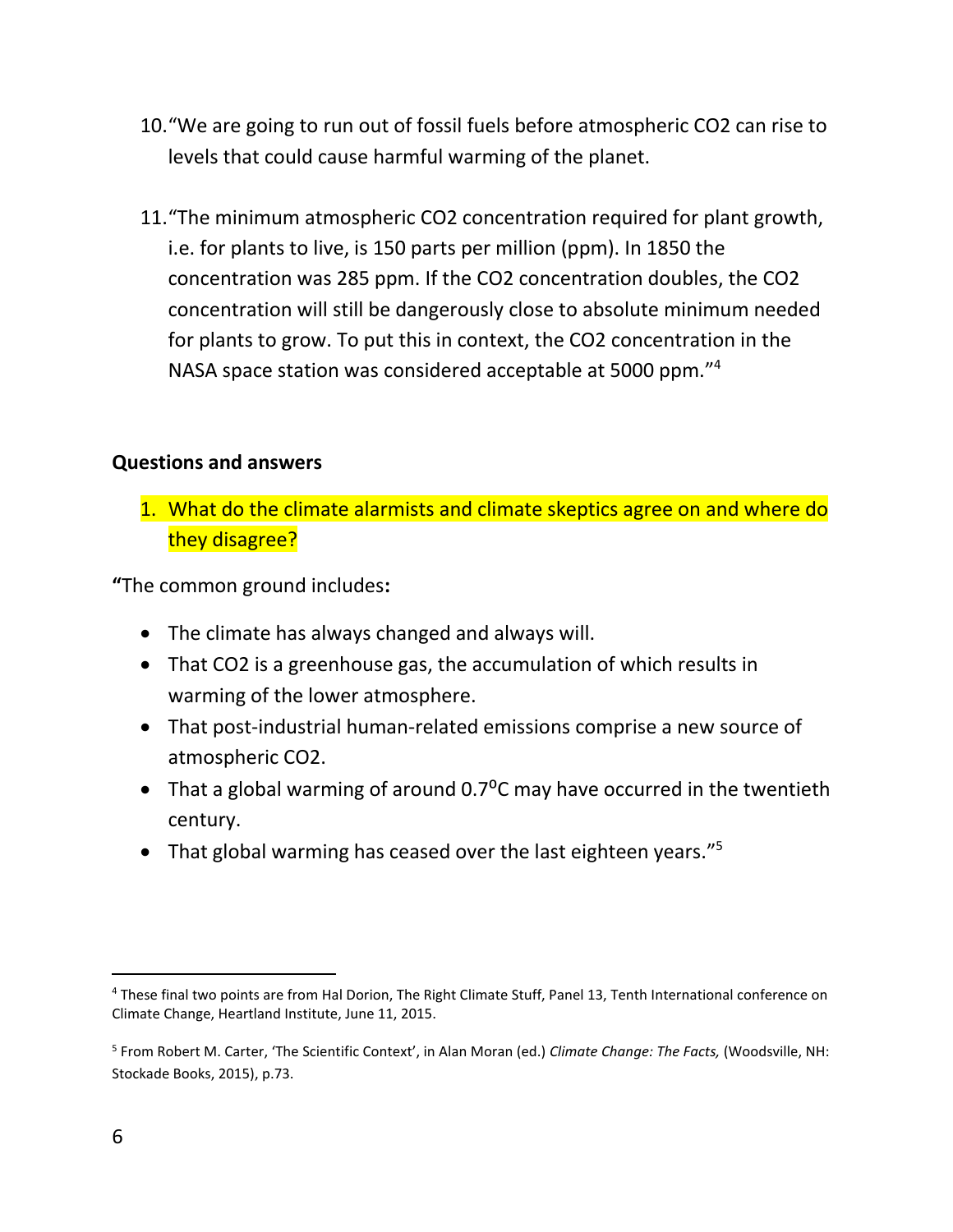2. What are the main claims of the International Panel on Climate Change [IPCC], the primary reference source for those who assert that climate change and anthropogenic carbon dioxide emissions should be of concern?

"Greenhouse gases absorb and redirect longer-wavelength radiation, but not shorter-wavelength radiation. When radiation from the sun hits the earth, some of it is absorbed by the land and the sea, which are consequently warmed by the energy. As a result, when the earth re-emits the sun's radiation in the form of heat, it is disproportionately of the lower-energy, longerwavelength sort that the greenhouse gases, carbon dioxide (CO2) foremost among them, trap or send back to earth. Thus, more carbon-dioxide emissions lead to a hotter planet.

"The United Nations Intergovernmental Panel on Climate Change has the task of integrating the best available knowledge on technical questions relating to climate change. The IPCC produces an Assessment Report every five to seven years that seeks to forecast climate change given fairly reasonable assumptions for world population and economic growth. These projections are therefore premised on various potential global-development scenarios for the 21st century. The fifth and most recent Assessment Report (known as AR5), published last year, projects that, without significant interventions to reduce emissions, global temperatures will rise on the order of two degrees Celsius by the end of the century in moderate emissions scenarios, and closer to four degrees in the most aggressive emissions scenarios."<sup>6</sup>

#### 3. What is the basis of the IPCC's claims?

The IPCC's estimates are based entirely on computer simulations of future climate conditions, derived from extremely elaborate climate change models.

<sup>6</sup> See Jim Manzi and Peter Wehner, 'Conservatives and Climate Change', in *National Affairs*, Number 24, summer 2015, pp. 117-18.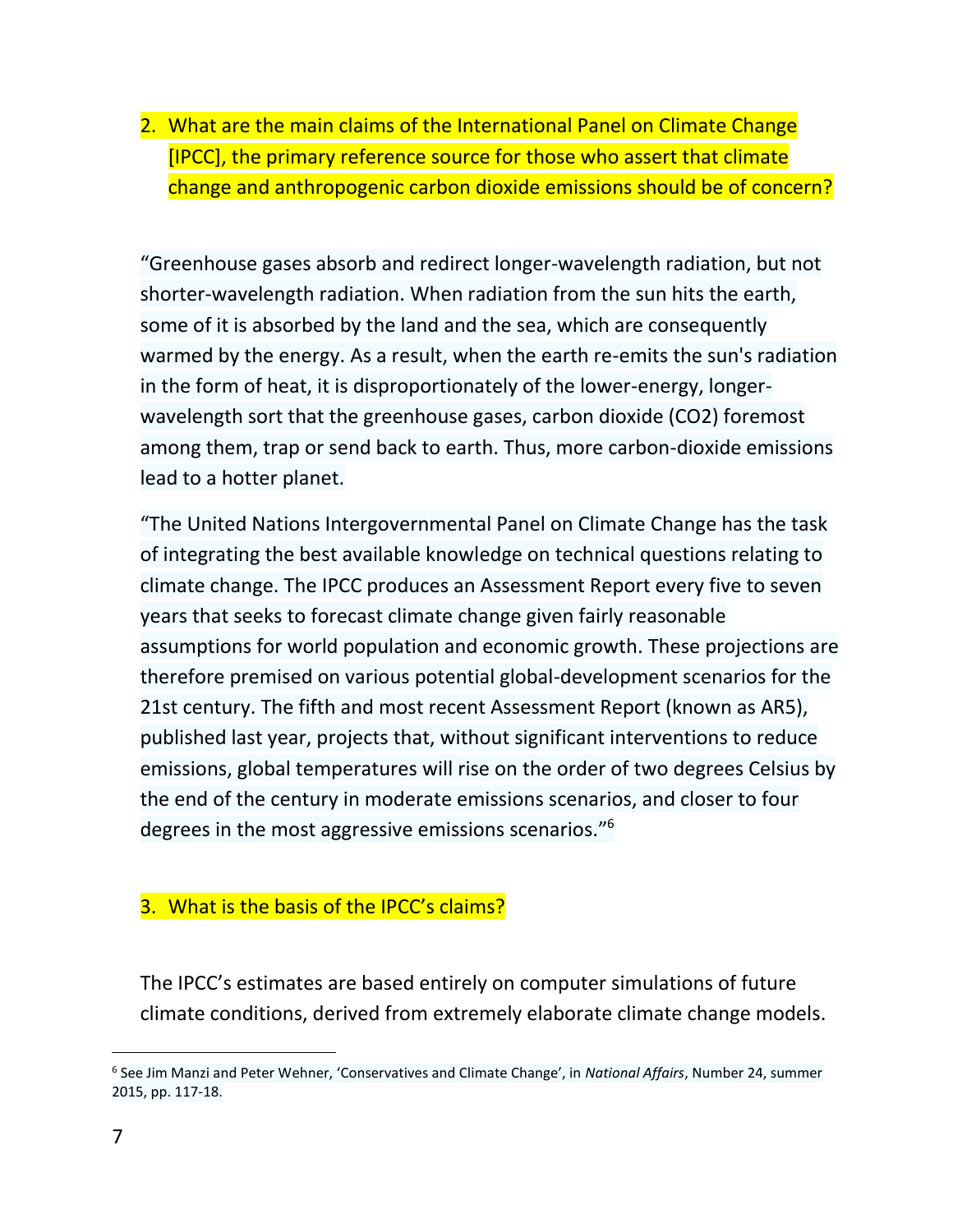The claims are based on models, not data. The validity of the simulation results obviously depends on the validity of the models.

#### 4. What is the hypothesis used to construct the computer simulations on which the climate alarmist view is based?

According to Richard S. Lindzen, "It should be recognized that the basis for a climate that is highly sensitive to added greenhouse gases is solely due to the behavior of the computer models. Within these models, the primary effect of increases in greenhouse gases is multiplied several fold by the interaction of the increases with water vapor, clouds, and other aspects of the system that are openly acknowledged by the ... IPCC to be highly uncertain.<sup>7</sup>

And Garth W. Paltridge finds that, "…the representation of clouds in climate models )and of the water vapour which is intimately involved with cloud formation) is such as to amplify the forecast warming from increasing atmospheric CO2 – on average over most of the models – by a factor of about three. Despite what the models are telling us – and perhaps *because* [italics in original] it is models that are telling us – no scientist close to the problem and in his right mind … would say that he is 95 percent sure that the effect of clouds is to amplify rather than to reduce the global warming effect of increasing CO2. If he is not sure that clouds amplify global warming, he cannot be sure that most of the global warming is a result of increasing CO2."<sup>8</sup>

<sup>7</sup> See Richard S. Lindzen, 'Global warming, models and language', in Moran (ed.) *Climate Change*, p .39.

<sup>8</sup> See Garth W. Paltridge, 'Uncertainty, skepticism, and the climate issue', in Moran (ed.) *Climate Change,* p. 148.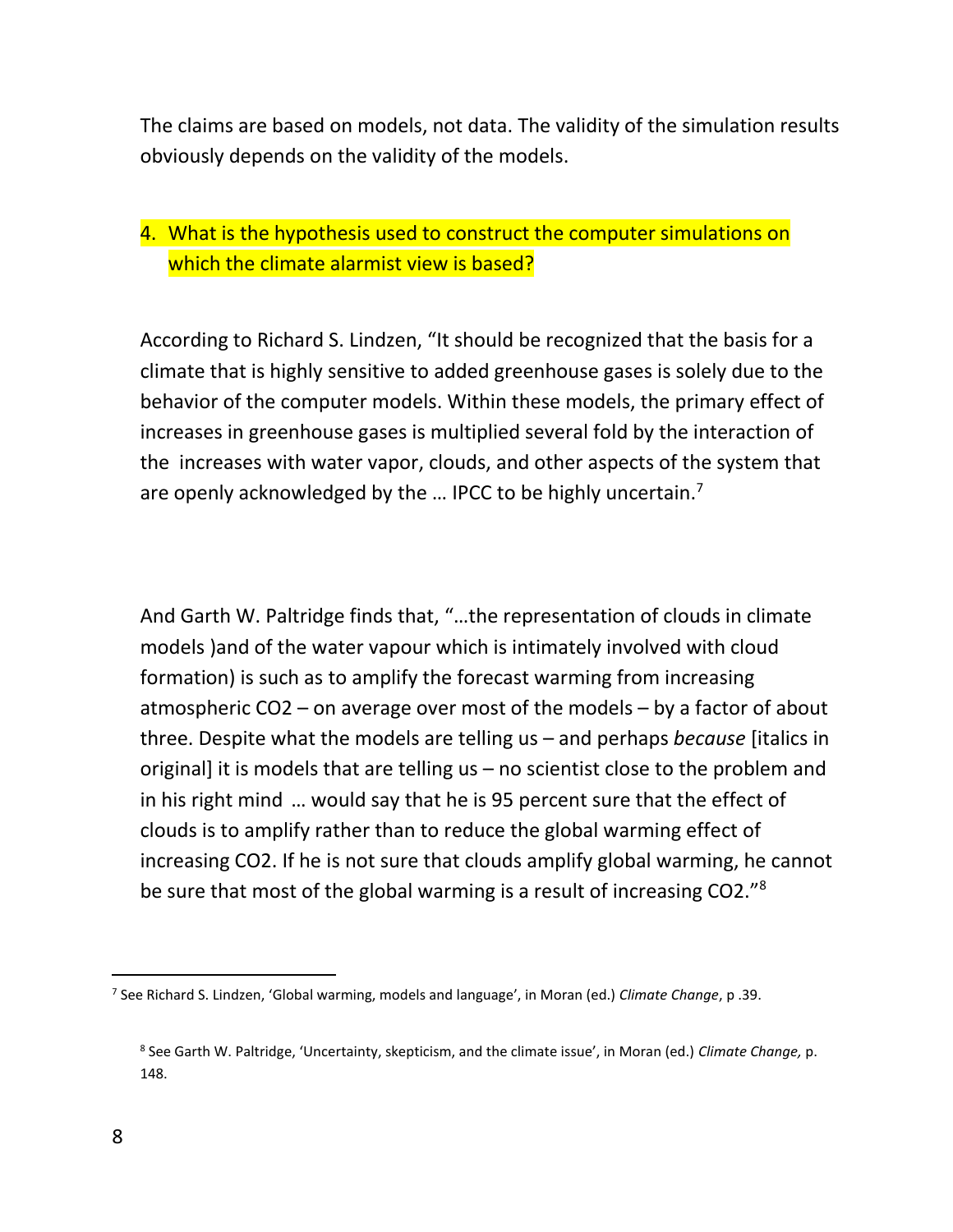"The modelers assume that CO2 has caused most of the warming since the industrial revolution, and for the most part, they also assume relative humidity stays the same. The models then show that CO2 caused most of the warming and thus the assumption about humidity was 'right'. If some other factor caused some of that warming, both points would be wrong.

"The humidity that supposedly amplifies the warming is not just any old humid patch anywhere, but the thin layer near the top of the troposphere, about ten to twelve kilometres above the tropics. This is where the action is. Models predict faster warming there, and the trends [should] show up as a red 'hot spot' on the graphs."<sup>9</sup>

5. Does the empirical evidence [ the data] support the alarmist hypothesis and the resulting simulations as to the long term effects of higher atmospheric concentrations of CO2? Put another way, how accurate have the models used as the basis for alarmism about climate change been?

The empirical evidence does not support the climate change hypothesis.

• Dr. John Cristy, Professor of Atmospheric Science and Director of the Earth System Science Center at the University of Alabama in Huntsville (UAH), has compared the results of past computer simulations to what has actually happened. As the chart below shows, all the models have always been wrong and are becoming increasingly inaccurate over time. All of them very substantially over-estimate the rate and amount of global temperature increase.

 $\overline{a}$ 9 See Jo Nova, 'the trillion dollar guess and the zombie theory', in Moran (ed.) *Climate Change*, p .157.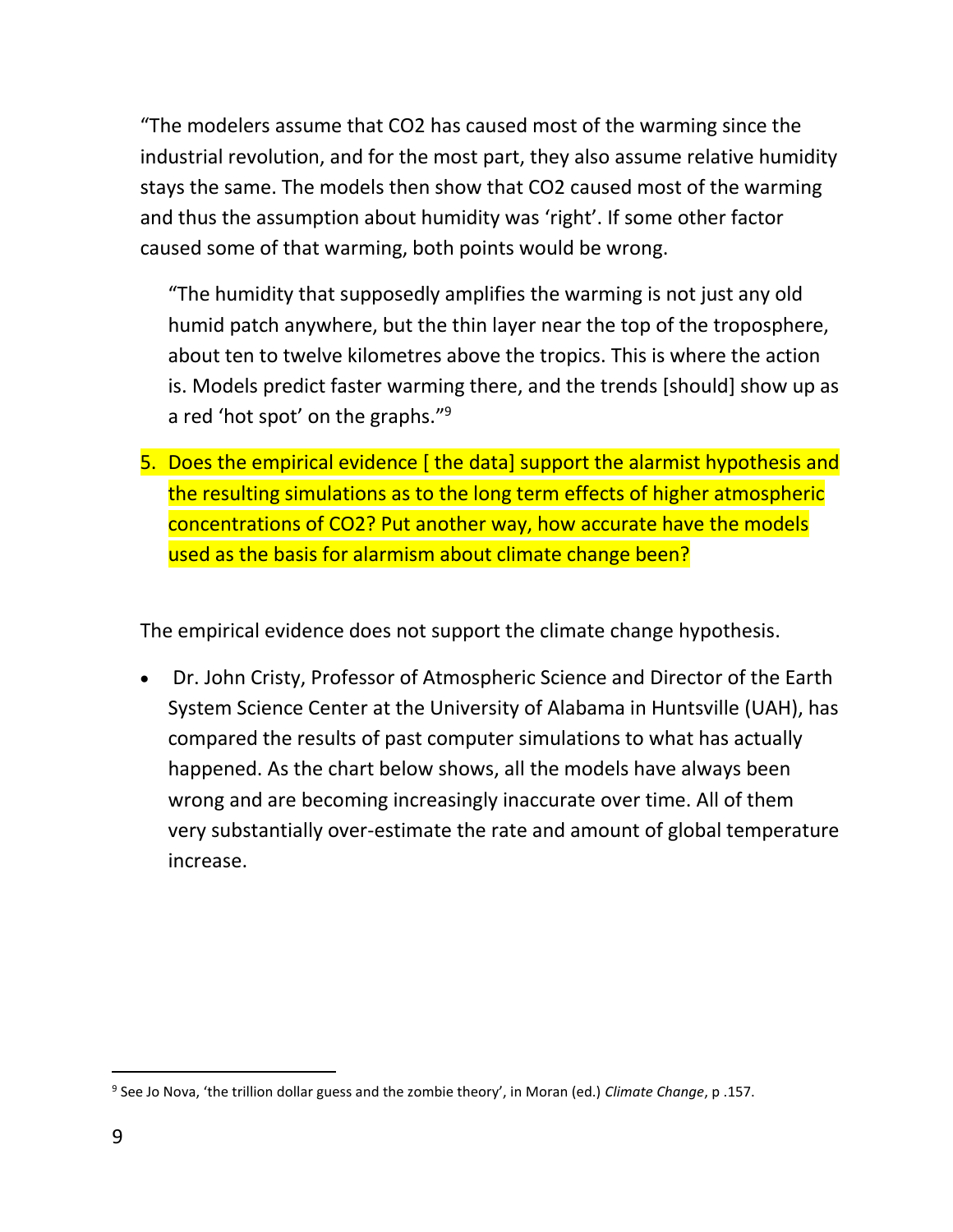

Jo Nova points out that, "The best data [on the 'hot spot' comes from weather balloons, which rise up through the layer and radio the information back before they explode. We've released 28 million or so of these since the late 1950s, and the trend up there is unmistakably not what the models expected. Instead of getting more humid as the air warmed, it got less. Temperatures also didn't warm as much as [the models indicated] they were supposed to. The result was stark in the colour maps of the atmosphere. Yellow is not red." 10

Also, according to Patrick J. Michaels, "The observed trend from 1951-2013 to 2004-2013 falls below the model average. The observed trend initially falls

 $10$  Idem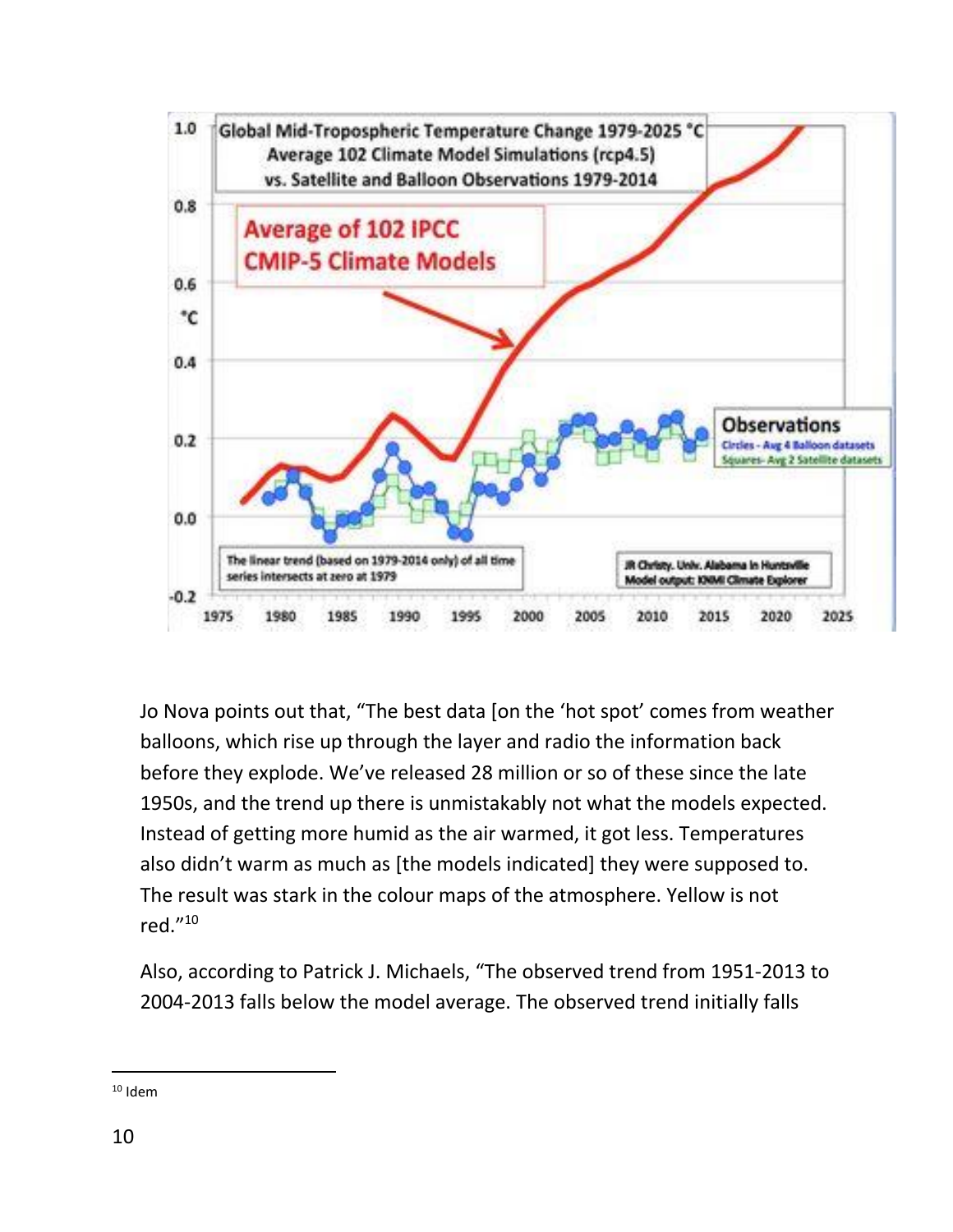below the fifth percentile trend 37 years ago, or in 1977, and remains there for every trend length through the end of the period. $11$ 

In his view, "There is little doubt that the ensemble of climate models used in the 2013 IPCC report fails, when normatively tested as a hypothesis concerning observed global surface temperature trends.

"The normative test indicates that, when model output from the UN is examined retrospectively, the failure of hypothesis would have begun about 37 years ago.

"There is a growing body of refereed scientific literature that estimates, using largely independent techniques, that the sensitivity [of temperature to CO2] is lower than the mean in the model ensemble used in 2013 IPCC report. Metaanalyses of these new results have yet to be performed to see whether they, as an ensemble, are also consistent with observed trends.<sup>12</sup>

#### 6. Hasn't a definitive paper recently been published by Karl et al.<sup>13</sup> showing that there has been no pause in the warming trend?

All of the data bases used to track climate change show that there has been no warming over the past eighteen years. But we learn that researchers at the National Oceanic and Atmospheric Administration [NOAA] recently released a paper presenting adjustments to the surface temperature data such that the reduction in global warming [the 18 year "pause"] disappeared.

<sup>11</sup> See Patrick J. Michaels, 'why climate models are failing', in Moran (ed.) *Climate Change*, p .30.

 $12$  See Michaels, "Why climate models are failing," p.37.

<sup>13</sup> See T.R. Karl, et al., 'Possible artifacts of data biases in the recent global surface warming hiatus. *Sciencexpress*, June 4, 2015.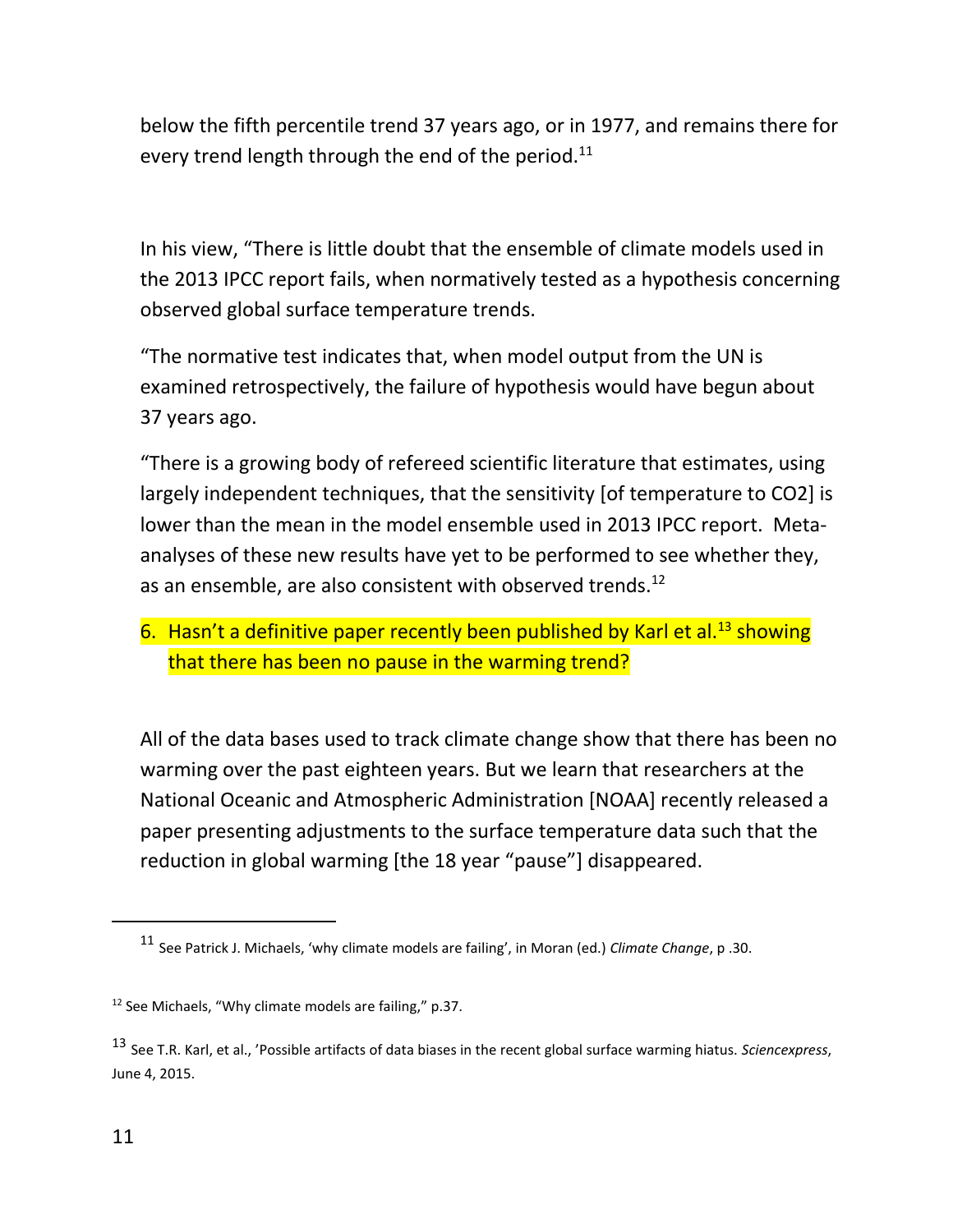The responses questioning the claims made in the paper by Karl et al. strike me as much more persuasive than the paper itself. Patrick J. Michaels, Richard S. Lindzen, and Paul C. Knappenberger responded thus:

"The main claim by the authors that they have uncovered a significant recent warming trend is dubious. The significance level they report on their findings (.10) is hardly normative, and the use of it should prompt members of the scientific community to question the reasoning behind the use of such a lax standard.

"… the authors' treatment of buoy sea-surface temperature (SST) data was guaranteed to create a warming trend. The data were adjusted upward by 0.12<sup>o</sup>C to make them "homogenous" with the longer-running temperature records taken from engine intake channels in marine vessels.

"As has been acknowledged by numerous scientists, engine intake data are clearly contaminated by heat conduction from the structure , and as such, never intended for scientific use. On the other hand, environmental monitoring is the specific purpose of the buoys . Adjusting good data upward to match bad data seems questionable, and the fact that the buoy becomes increasingly dense in the last two decades means that this adjustment **must**  [emphasis in original] put a warming trend in the data.

"…there exist multiple measures of bulk lower atmosphere temperature independent from surface measurements which indicate the existence of a "hiatus". If the Karl et al., result were in fact robust, it could only mean that the disparity between surface and midtropospheric temperatures is even larger than previously noted.

"… even presuming all the adjustments applied by the authors ultimately prove to be accurate, the temperature trend reported during the "hiatus" period (1998-2014) remains significantly below (using Karl et al.'s measure of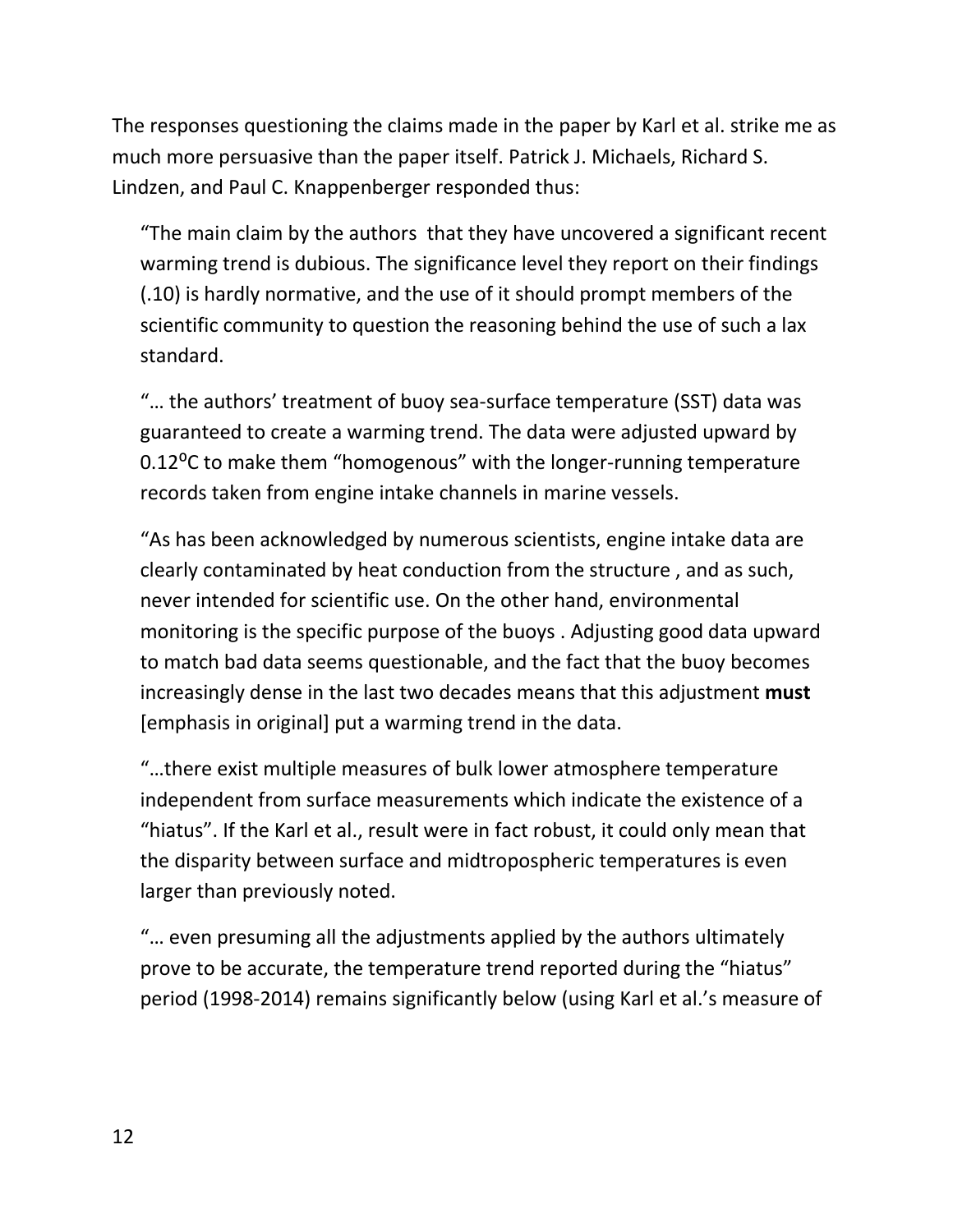significance) the mean trend projected by the collection of climate models used in the most recent report from the ... IPCC."<sup>14</sup>

Judith Curry, a climatologist at Georgia Tech also is skeptical. She notes that

"The greatest changes in the new NOAA surface temperature analysis is (sic) to the ocean temperatures since 1998. This seems rather ironic, since this is the period where there is the greatest coverage of data with the highest quality of measurements – ARGO buoys and satellites don't show a warming trend. Nevertheless, the NOAA team finds a substantial increase in the ocean surface temperature anomaly trend since 1998.

"… the gold standard dataset for global ocean surface temperatures is the UK dataset, HadSST3… The UK group has dealt with the same issues raise d by the NOAA team…. The NOAA group has [not] done anywhere near as careful a job as the UK group on processing the ocean temperatures."<sup>15</sup>

In sum, the adjustments made by the NOAA researchers yield a result that is at odds with every other surface temperature dataset as well as satellite data.

## 7. What do the data show?

"While the range of temperature has varied from year to year  $-$  as it has since the beginning of time – there has been no net global warming for over eighteen years.

*"*According to the temperature records kept by the UK Met Office (and other series are much the same), [e.g., the University of Alabama Huntsville satellite temperature dataset], over the past 150 years … mean global temperature has increased by a little under a degree

 $\overline{a}$ <sup>14</sup> Blog post i[n http://wsattsupwiththat.com,](http://wsattsupwiththat.com/) June 4,2015.

<sup>15</sup> <sup>15</sup> Blog post in [http://wsattsupwiththat.com,](http://wsattsupwiththat.com/) June 9,2015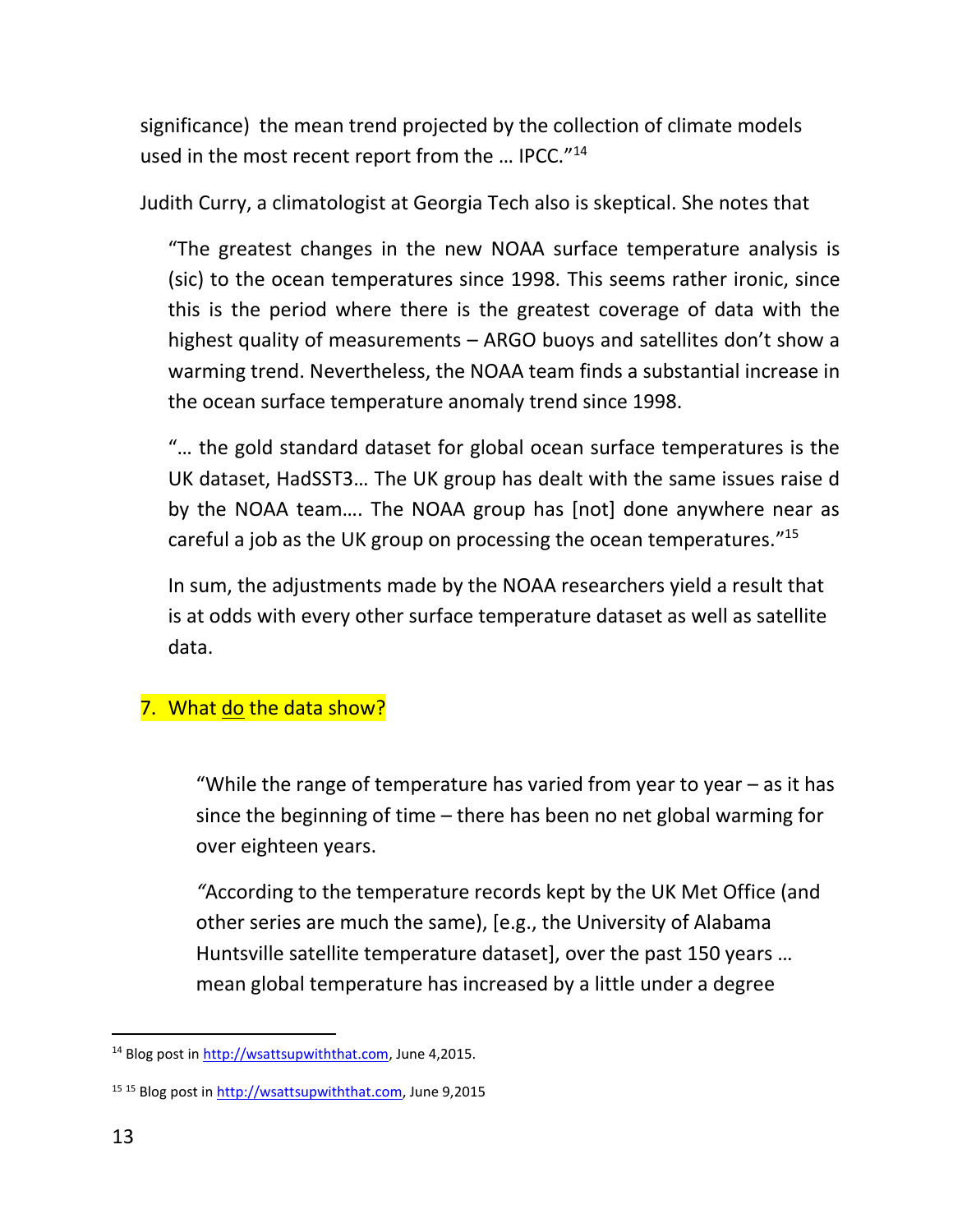centigrade – according to the MET office,  $0.8^{\circ}$ C..... The great bulk of it [0.5<sup>o</sup>C] ... occurred during the last quarter of the late twentieth century…. But since then, … there has been no further warming at all. …. The latest report of the Intergovernmental Panel on Climate Change (IPCC) … reckons that global warming has latterly been occurring at the rate of  $\ldots$  0.05°C a decade, plus or minus 0.1°C.... In other words, the observed rate of warming is less than the margin of error."<sup>16</sup>

"To understand what the data are telling us as to the sensitivity of temperature to CO2 emissions, it first is necessary to understand how scientists define climate sensitivity.

"The technical definition of climate sensitivity is the equilibrated response of global mean temperature anomaly to a doubling of CO2. Because of a logarithmic dependence of the relative impact of CO2, it doesn't matter what the starting value for a doubling is. Doubling from 1000 to 2000 ppmbv [parts per million by volume] has the same effect as doubling from 280-560 ppmbv.

"... only sensitivities [of temperature to CO2] under about  $1^{\circ}$ C are consistent with observations.

"However, the IPCC suggests that aerosols constitute a highly uncertain potential source of cooling. Modelers have been able to invoke this uncertainty in order to adjust the net anthropogenic forcing [effect] (i.e. the sum of greenhouse forcing and aerosol forcing) to match the observations.... For the [climate] sensitivities in excess of 1.5<sup>o</sup>C, this [adjustment [for aerosols] is about half of the [three watts per square meter] [that the IPCC says is the [total] radiative forcing due to

<sup>16</sup> See Nigel Lawson, 'Cool it on climate change', in Moran (ed.) *Climate Change*, p .98.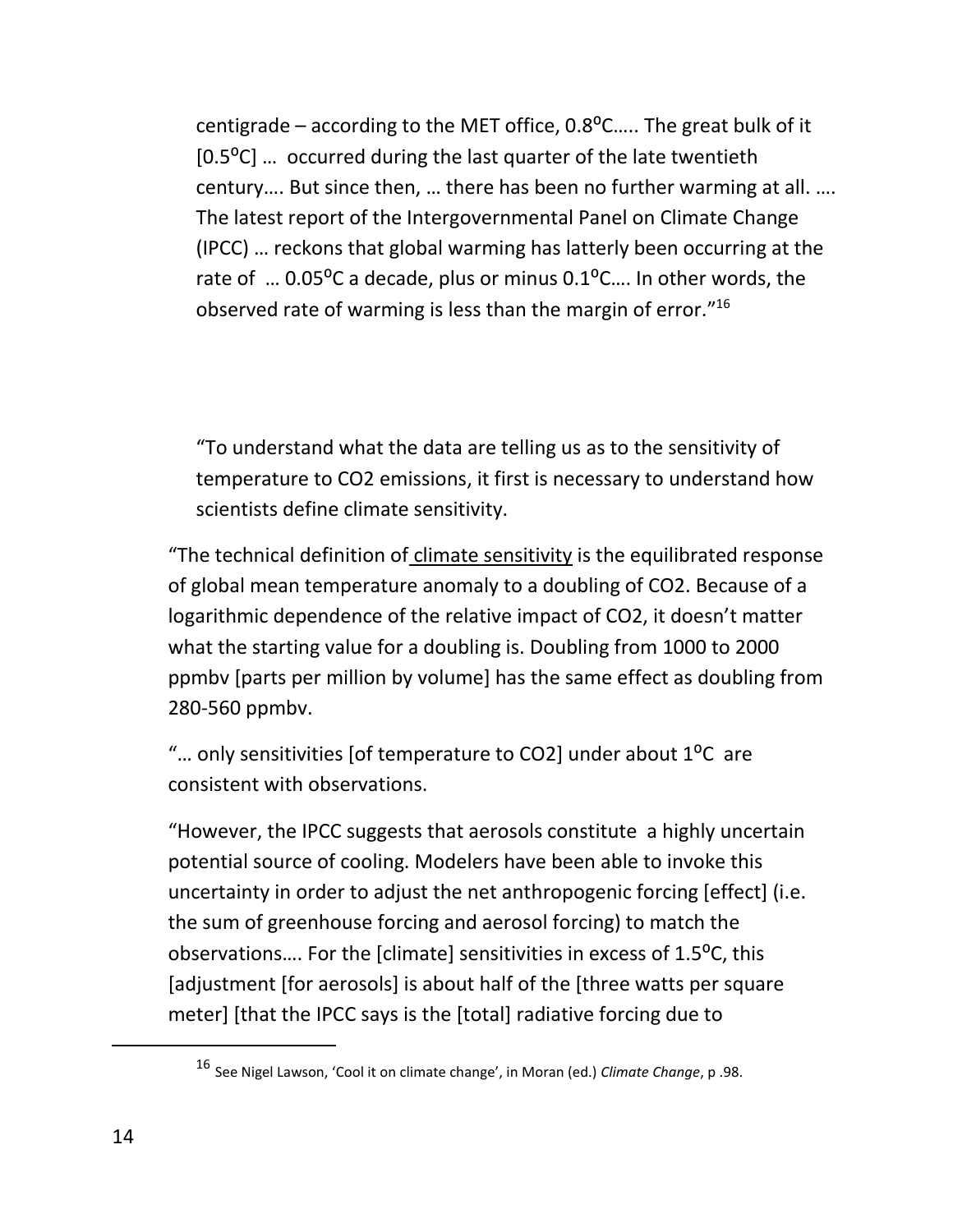anthropogenic greenhouse gases (CO2, methane, nitrous oxide, etc.), and already in excess of what the IPCC considers the likely aerosol contribution, but recent work suggests that even this estimate for aerosols is much too great.

"[Furthermore], … global mean temperature anomaly would vary even without external forcing. [Translation: the temperature would vary even without any effect from man-made CO2].

"… natural (non-greenhouse related) internal [temperature variability… is likely to have accounted for about half of the warming since the late 1970s. Under the circumstances, getting models to replicate the much reduced directly forced warming will require even more implausible cancellation [cooling effect] by aerosols. This is clearly not the case …. Even if the attribution claim were correct, it would still be completely consistent with low sensitivity [of temperature to CO2].

"It seems to me that the most reasonable conclusion to reach under the circumstances is that climate sensitivity [to CO2] is small. Moreover, mild warming is likely to be net benefit."<sup>17</sup>

## 8. How confident can we be that the data from the measurements are correct and a warming trend really has been taking place?

Anyone studying the data used to support a claim about climate change must always keep in mind a mantra of Walter H.G. Lewin, former professor of physics at MIT: "Any measurement that you make without knowledge of its uncertainty is completely meaningless." This warning applies in spades to analysis of climate change. Since the climate system is extremely complex, it is difficult to separate normal variations in climate from the variation allegedly incurred by man-made CO2 emissions. It is also difficult to adjust the data so that the circumstances of

 $\ddot{ }$ 

<sup>17</sup> See Lindzen, 'Global warming, models and language', in Moran (ed.) *Climate Change* pp. 40, 43,46.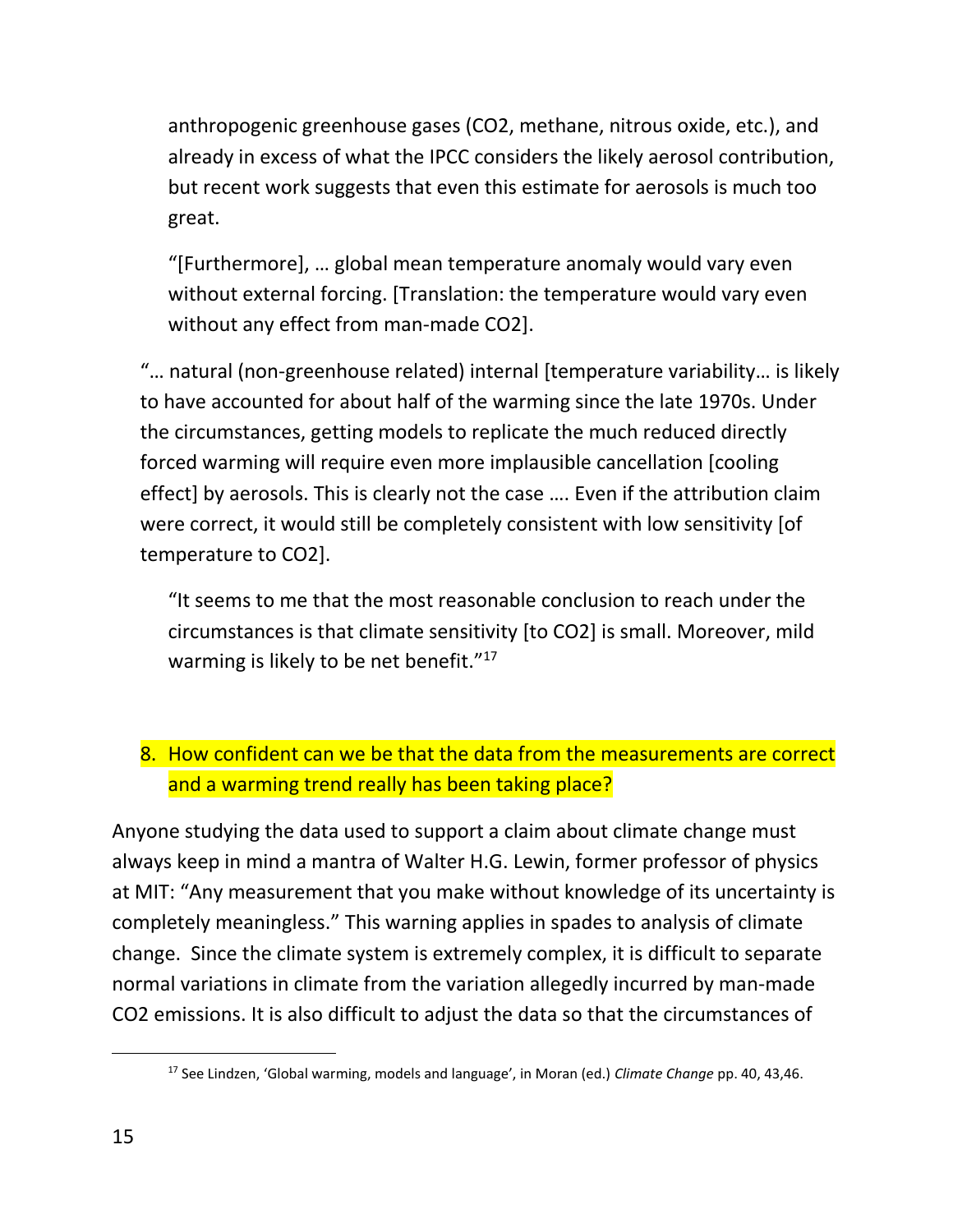measurement are constant over time. If these adjustments are not made, a false conclusion is likely to be drawn because of changed circumstances that have nothing to do with climate change. For example, if the same weather station is used over a long time and the area around it changes from a cow pasture to an urban parking lot, the temperature will rise for reasons having nothing to do with climate.

There are many other difficulties too: those in distinguishing between a purely local change and a global change and those involved in developing data that is properly calibrated (consistent over time), and validated (confirmed by multiple sources and accepted methods of good scientific practice). Getting the measurements right is a daunting task.

Here are some highlights from the massive literature on the question of how confident we can be about inferring that unusual global warming is even occurring, much less whether or not it is driven mainly by man-made CO2 emissions.

"Neither the rate nor the magnitude of the reported late twentieth century surface warming (1979-2000) lay outside normal natural variability, nor was it in any way unusual compared to earlier episodes in Earth's climatic history.

"Though global average temperature may have warmed during the twentieth century, no direct instrumental records exist that demonstrate any such warming within an acceptable degree of probability.

"The main record used by the IPCC for analyzing contemporary 'climate change' is compiled by averaging individual temperature records of varying quality and length from around the globe. This, the HADCRUT record -- the name being a combination of data sets of two organisations namely the Hadley Centre of the UK Met Office and the Climatic Research Unit (CRU) at the University of East Anglia – has a number of known deficiencies. These include that it is far too short to be treated as a serious climate record …, is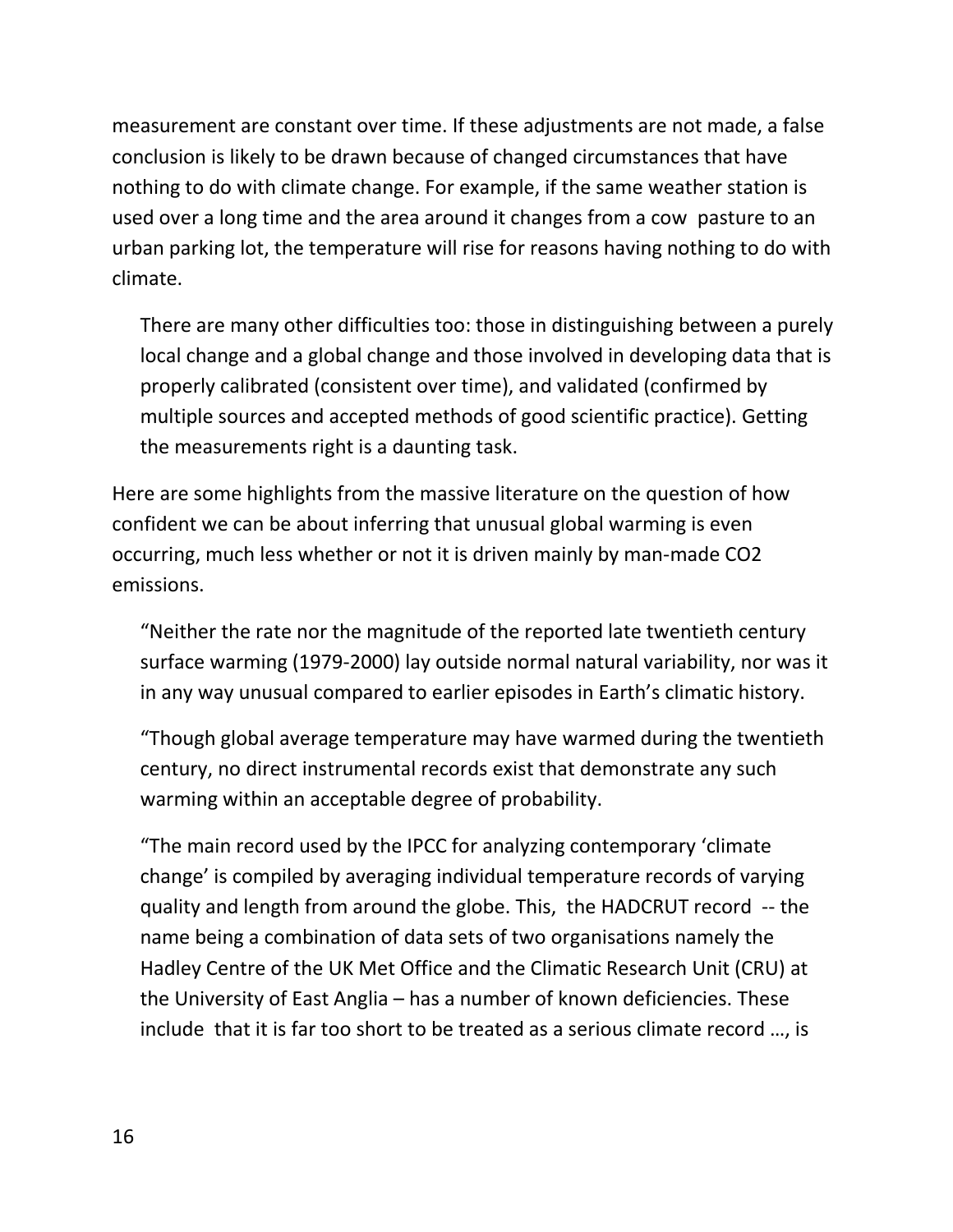probably inadequately corrected for the urban heat island effect, and is subject to other large errors...."<sup>18</sup>

William Soon points out that, "To determine whether a warming trend has been occurring, the raw data on temperature have to be adjusted because of lack of uniformity of what is being measured over time. For example, nonclimatic effects such as urbanization and differences in the time of day of measurement need to be accounted for in order for the data to present a correct "apples to apples" comparison. When the necessary corrections are made, there is no warming trend. Does this finding have independent support? The answer seems to be "yes". The analysis that makes the necessary and appropriate adjustments – William Soon's Northern Hemisphere Composite (NHC) --compares pretty well with the northern hemisphere sea surface temperature data as well as the best record of the irradiance from the sun, total solar irradiance (TSI).<sup>19</sup>

9. What does the long term geologic and atmospheric record tell us about whether current global climatic conditions and CO2 concentrations are abnormal and a legitimate cause for worry?

"In the past, when atmospheric CO2 was up to one thousand times higher than at present, there were no tipping points, no carbon dioxide-driven climate change, and no runaway global warming.

"In times of high atmospheric CO2, oceans were not acid, … and the rate of change of temperature, sea level and ice waxing and waning was no different

<sup>18</sup> See Carter, 'The scientific context', in Moran (ed.) *Climate Change,* pp. 68, 79.

<sup>19</sup> See William Soon, Sun-climate connection, Panel 13, Tenth International conference on Climate Change, Heartland Institute, June 11, 2015.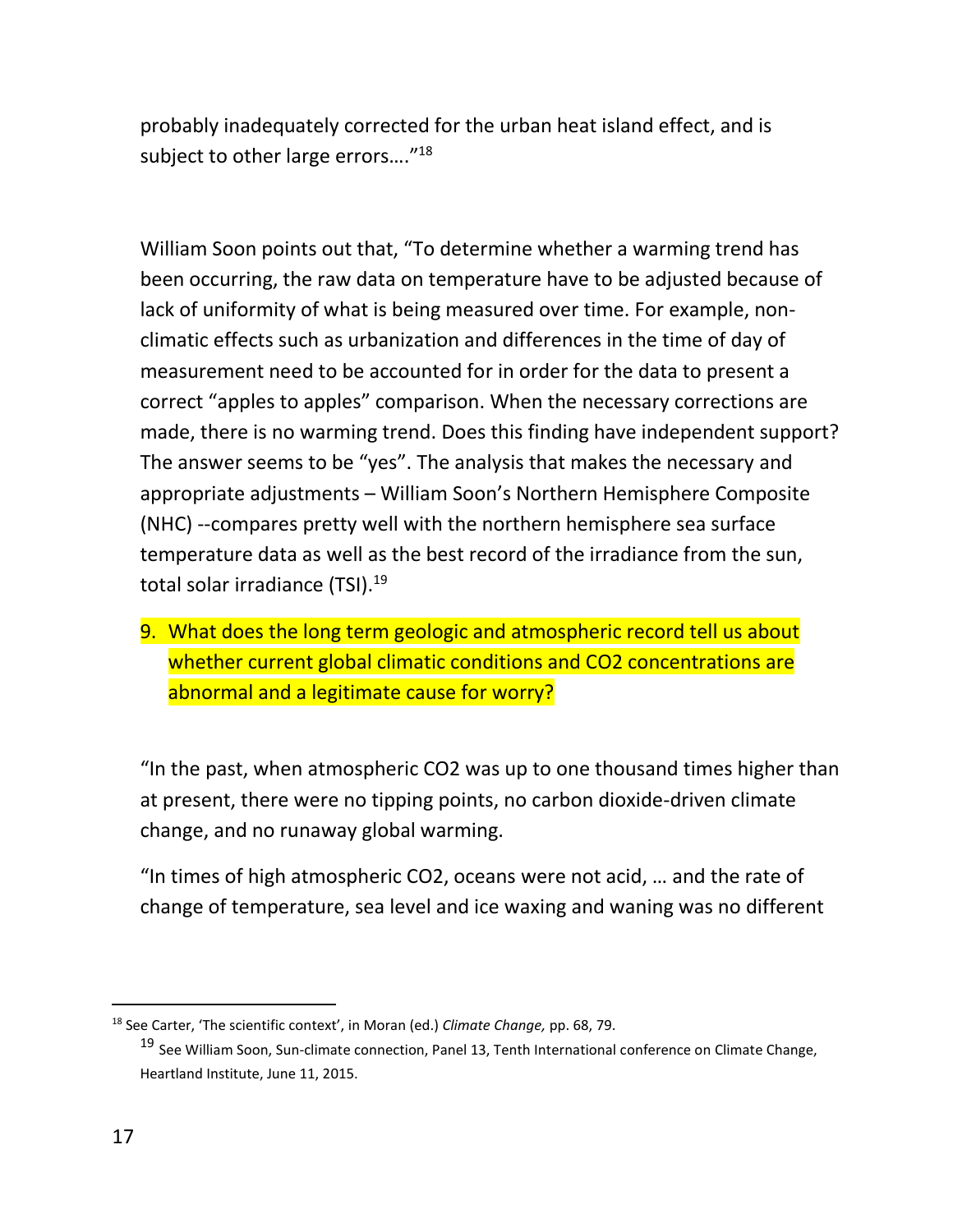from the present. … Seawater does not become acidified: it changes slightly in alkalinity." 20

"Because the short thermometer temperature records such as HADCRUT manifestly do not comprise an adequate climate record, it is to these geological data sets that we must turn to provide the proper climatic context against which to assess modern temperature changes. ….

"A case in point is the high-quality inferred air temperature above the Greenland ice cap for the last 10,000 years…. This record shows )i) that temperatures were up to a full two degrees warmer than today during the Holocene Climatic Optimum, c. 8,000 years before present (BP); (ii) the presence of a persistent millennial cycle of warmings and coolings, with all premodern peaks of this cycle, including the Mediaeval Warm Period, being warmer than the late twentieth century peak; and (iii) an overall cooling of temperature since 8,000 years BP which took place against the background of an increase of atmospheric carbon dioxide (CO2) of 20 ppm (of natural origin, and as recorded in Antarctic ice cores).

"It is widely misrepresented … that the Earth's current levels of atmospheric CO2 are dangerously and atypically high. …. Modern CO2 levels lie near to an all-time low as assessed against the geological record."<sup>21</sup>

## 10. What are the competing hypotheses as to how the Earth's climate will evolve, and which seems best supported by the evidence?

There are two hypotheses on offer: a) catastrophic global warming, mainly induced by an increase in man-made CO2 emissions, and b) not much change

 $\ddot{ }$ 

<sup>20</sup> See Ian Plimer, 'The science and politics of climate change', in Moran (ed.) *Climate Change*) ,pp .13, 17.

<sup>21</sup> See Carter, 'The scientific context', in Moran (ed.) *Climate Change,* pp. 69-71.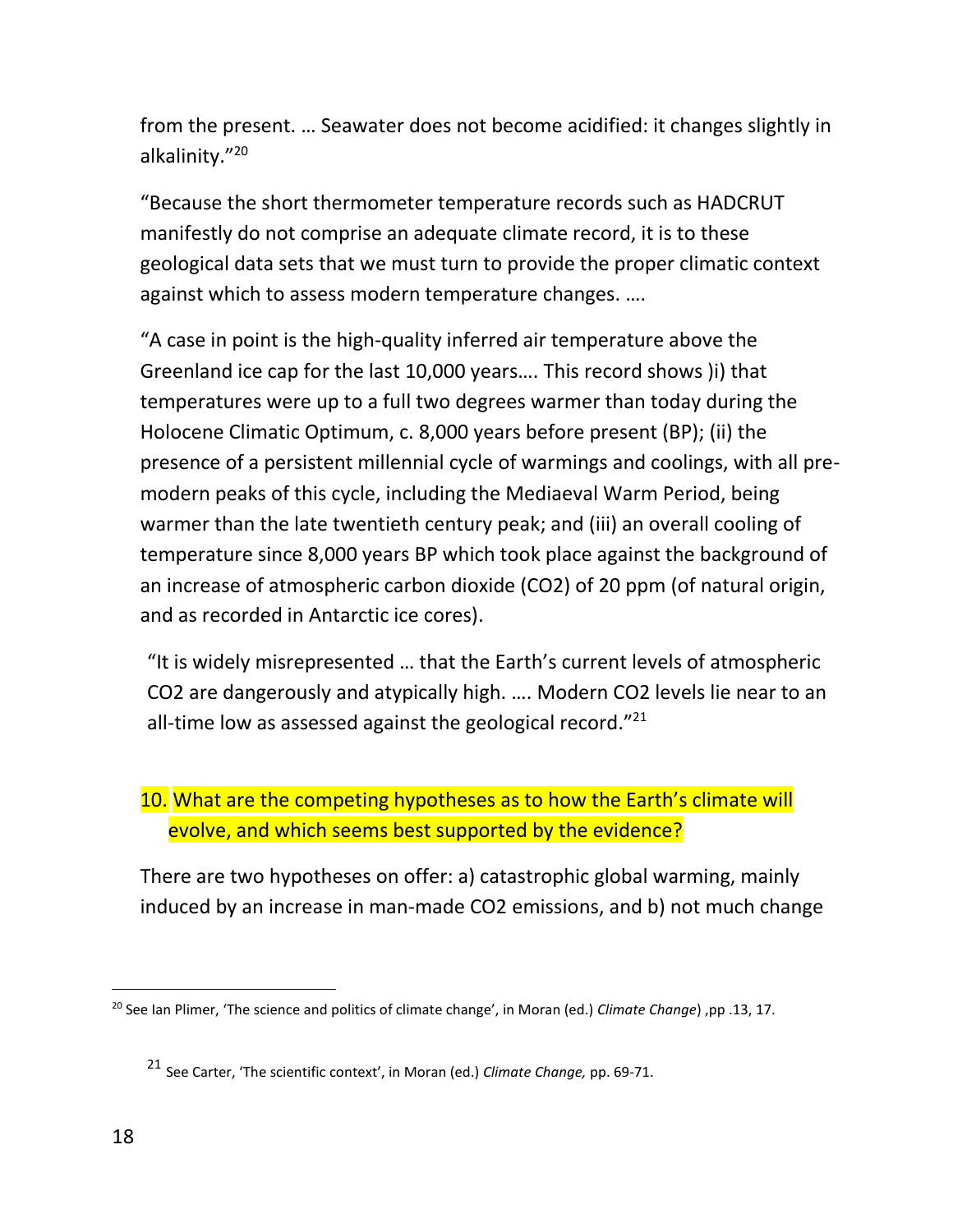or global cooling, depending almost entirely on natural forces, especially variations in the activity of the sun and Earth's relationship to it over time.

To accept the validity of the hypothesis that man-made CO2 emissions are triggering potentially catastrophic global warming, one has to believe that an increase of a bit more than 3.7 hundredths of 1%, in the atmospheric concentration of a substance only part of which -- perhaps a very small part -- is caused by human activity, can drive cataclysmic global change. On must believe further that this effect will overwhelm any changes in the activity of the sun, which is the origin of 99.98 percent of the total energy contribution to Earth's climate. I am not a scientist, but this set of beliefs does not pass my "smell test". On the contrary, I find the much more plausible hypothesis to be that small changes in solar output may have major climatic consequences on Earth. I grant that neither hypothesis is proven or disproven. But at the very least the public should be told that there is a plausible alternative hypothesis, and that it fits the data at least as well] as -- and in my layman's opinion better than --the IPCC view. Instead of aggressive advocacy, in support of trillion dollar remedial measures for a problem that may not exist, governments should be funding studies that focus on disconfirmation of the prevailing view as long as there remains – as is most definitely the case now – great uncertainty as to what causes what and why.

Here are some gleanings to give you a sense of the empirical and analytical support for the hypothesis that the behavior of the sun may be by far the main driver of climate change on Earth.

"Besides temperature and CO2 … solar activity has increased over the past 150 years.

"The solar magnetic field has more than doubled.

"The solar activity of the past decades was one of the highest over the past 10,000 years.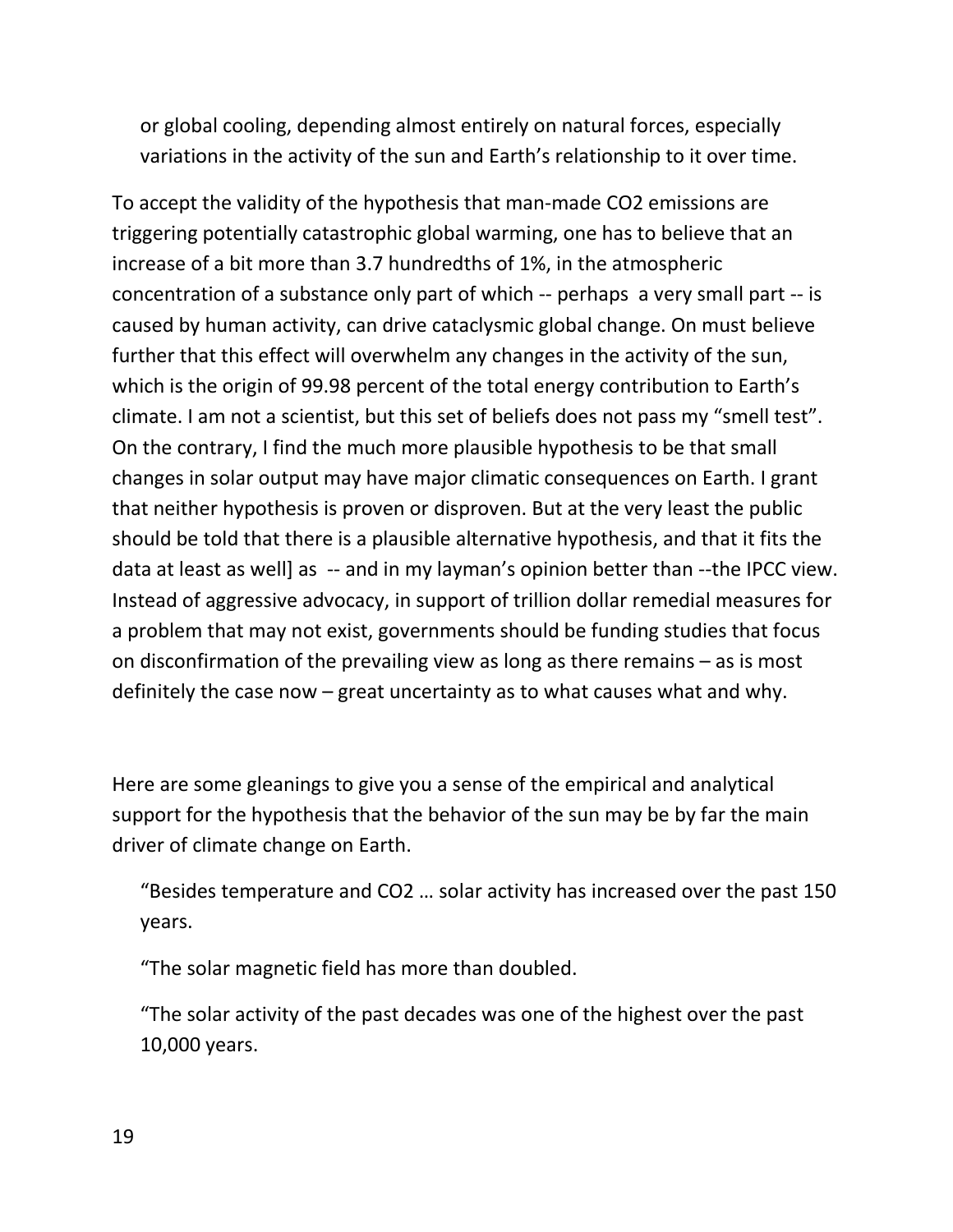"Since the birth of Christ, total temperature development has closely matched solar irradiance (TSI) – measured in watts per square meter."<sup>22</sup>

Physicist Henrik Svensmark has developed a hypothesis, backed up by much empirical evidence, showing a strong connection between climate and "cosmic rays" – high energy radiation, consisting primarily of high energy protons and atomic nuclei.

Svenmark's work describes the basic process by which cosmic rays influence temperature as follows: lower magnetic field strength  $\rightarrow$  fewer sunspots  $\rightarrow$ less solar wind [ a stream of plasma released from the upper atmosphere of the sun, consisting mainly of electrons, protons, and alpha particles  $\rightarrow$  more galactic cosmic rays hitting earth  $\rightarrow$  more low level cloud formation  $\rightarrow$  more sunlight reflected into space  $\rightarrow$  earth becomes colder.<sup>23</sup>

"… the Serbian astronomer Milutin Milankovitch argued that orbital changes associated with obliquity [tilt of the earth's axis], precession of the equinoxes, and variations in orbital eccentricity [around the sun], should have a profound effect on glaciation…. The major factor in long term glacial growth and retreat is summer insolation (the amount of incoming solar radiation). This determines whether snow that accumulates in winter will survive the summer. If it does, then snow will accumulate forming glaciers.

<sup>&</sup>lt;sup>22</sup> See Sebastian Luning, 'The neglected sun: how the IPCC managed to forget natural variability in their climate models', Ninth International conference on Climate Change, Heartland Institute, July 8, 2014. This paper is notable for the large number of scientific studies it references as concerning effect of the sun on climate. Almost none of them are reported in the mainstream media.

<sup>&</sup>lt;sup>23</sup> This summary of Svensmark's hypothesis is from a presentation by Don J. Easterbrook, 'Cause of the pause in global warming: its implications for future climates -- the past is key to the future', Ninth International conference on Climate Change, Heartland Institute, July 8, 2014. For a detailed description of Svensmark's hypothesis please see Henrik Svensmark's lecture of March 15,2015<https://www.youtube.com/watch?v=EgA8zSSC0zI>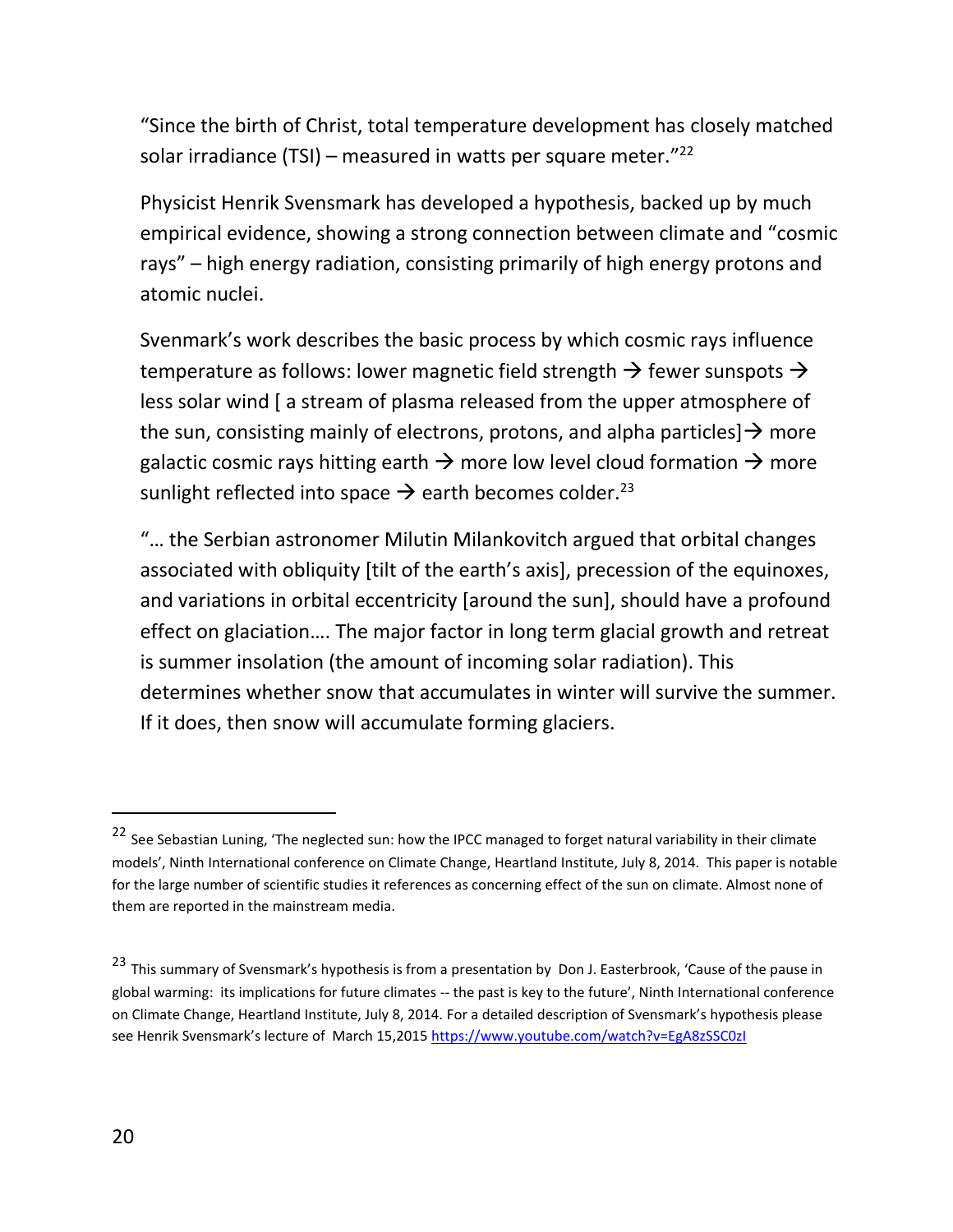"Milankovitch argued that the relevant quantity for forcing glacial cycles is the insolation in summer over the Arctic. The orbital variation of this quantity is about [100 watts per square meter], which is huge compared to the contribution due to CO2. Moreover, as the 2002 paper by Sverker Edvardsson et al. and the 2006 paper by Roe have shown, the correlation of the Milankovitch parameter with the time rate of change of ice volume is about as good as any correlation in geophysics…." 24

A Russian scientist, Habibullo Abdussamatov of the Pulkovo Observatory, draws on his analysis of the effects of the sun [total solar irradiance (TSI)] on the Earth's energy balance, and proposes that the maximum phase of the solar cycle – and therefore maximum global warming -- was reached in the second half of 2014, and thus that we can expect to experience the beginning of a new Little Ice Age.

There follow his key contentions, evidence, and analysis:

"The sun is the main factor controlling the climatic system and it is more powerful than abilities of human beings. The climate changes are beyond human control and are practically not connected with its activities.

"In the  $20<sup>th</sup>$  century TSI reached its record for at least the past 700 years.

There is no global warming for more than 17 years [as of July 2014] [as] the result of the TSI fall since 1990.

"The Earth will continue to have a negative energy balance in the future … because the Sun is moving to the Grand Minimum [TSI].

"The gradual consumption of the solar energy accumulated by the ocean during the whole XX century will result in decrease of global temperature after 20 +/- 8 years due to the long-term negative average

 $\ddot{ }$ 

<sup>24</sup> See Lindzen, 'Global warming, models and language', in Moran (ed.) *Climate Change*, p.55.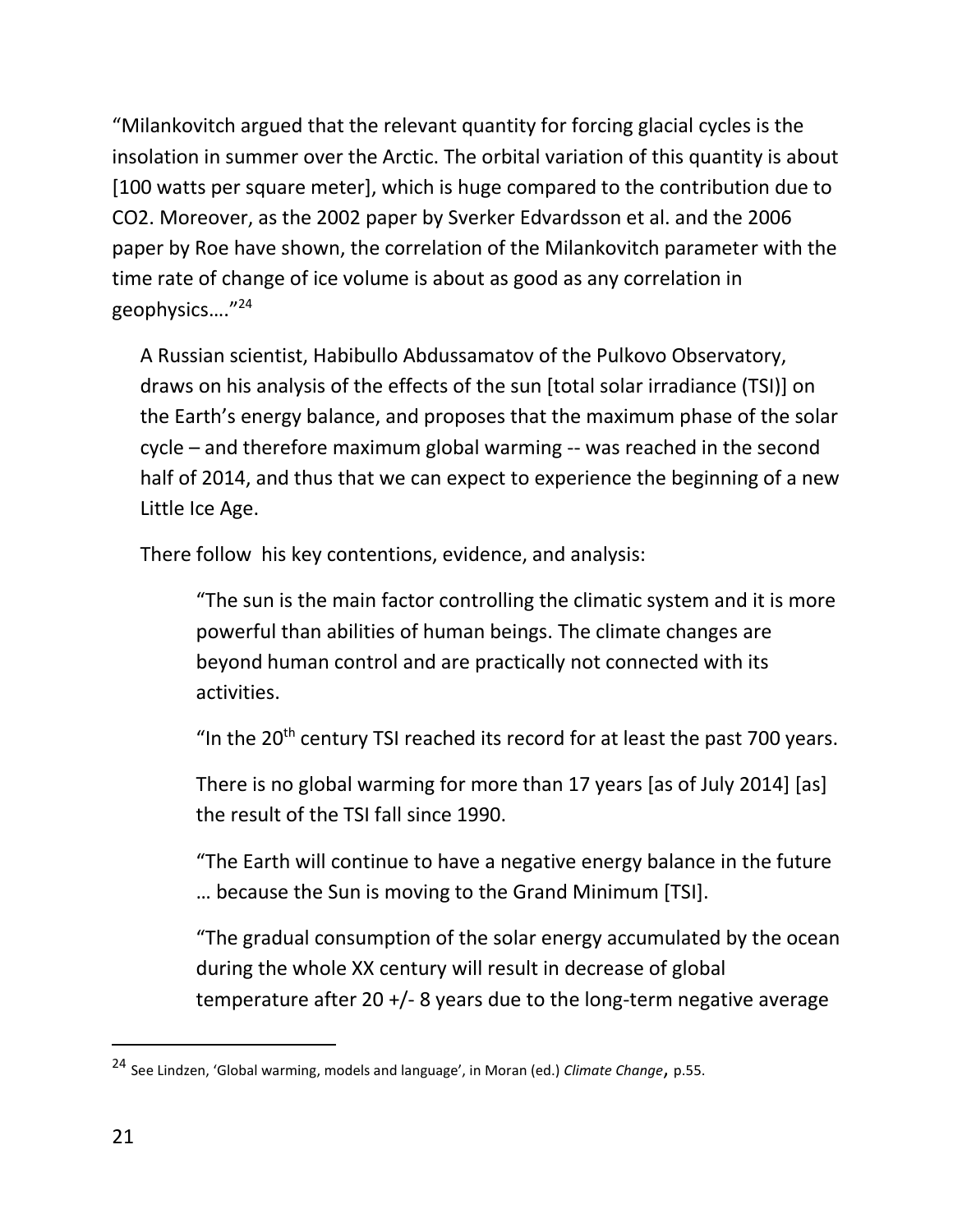annual balance of the energy incoming and emitted by the Earth into space.

"All eighteen periods of significant climate changes found during the last 7,500 years were entirely caused by corresponding quasi-bicentennial variations of TSI together with the subsequent feedback effects, which always control and totally determine cyclic mechanism of climatic changes from global warmings to Little Ice Ages.

"Every time the TSI experienced its quasi-bicentennial peak up to  $\sim$ 0.5%, a global warming began with a time delay of 20+/-8 years defined by the thermal inertia of the ocean, and each quasi-bicentennial descent in the TSI caused a Little Ice Age (together with the subsequent nonlinear feedback effects).

"… significant climate variations during at least the past 800,000 years indicate that quasi-bicentennial and 100,000 years cyclic variations of the TSI entering the Earth's upper atmosphere (taking into account their direct and subsequent nonlinear secondary feedback influences) are the main fundamental cause of corresponding alternations of climate variations from global warmings to the Little Ice Ages and Big Glacial Periods.

"After the maximum phase of solar cycle 24 (approximately at the second half of 2014), after the whole season of "solar summer" in our solar system as a whole, we expect a season of "solar autumn", and then approximately in 2060+/- 11, the season of "solar winter" of the quasi-bicentennial solar cycle.

"In 1998-2005 the Earth reached the maximum of global warming."

Dr. Abdussamatov predicted the stabilization of both temperature and the ocean level for the past [now 18] years in 2003-2007.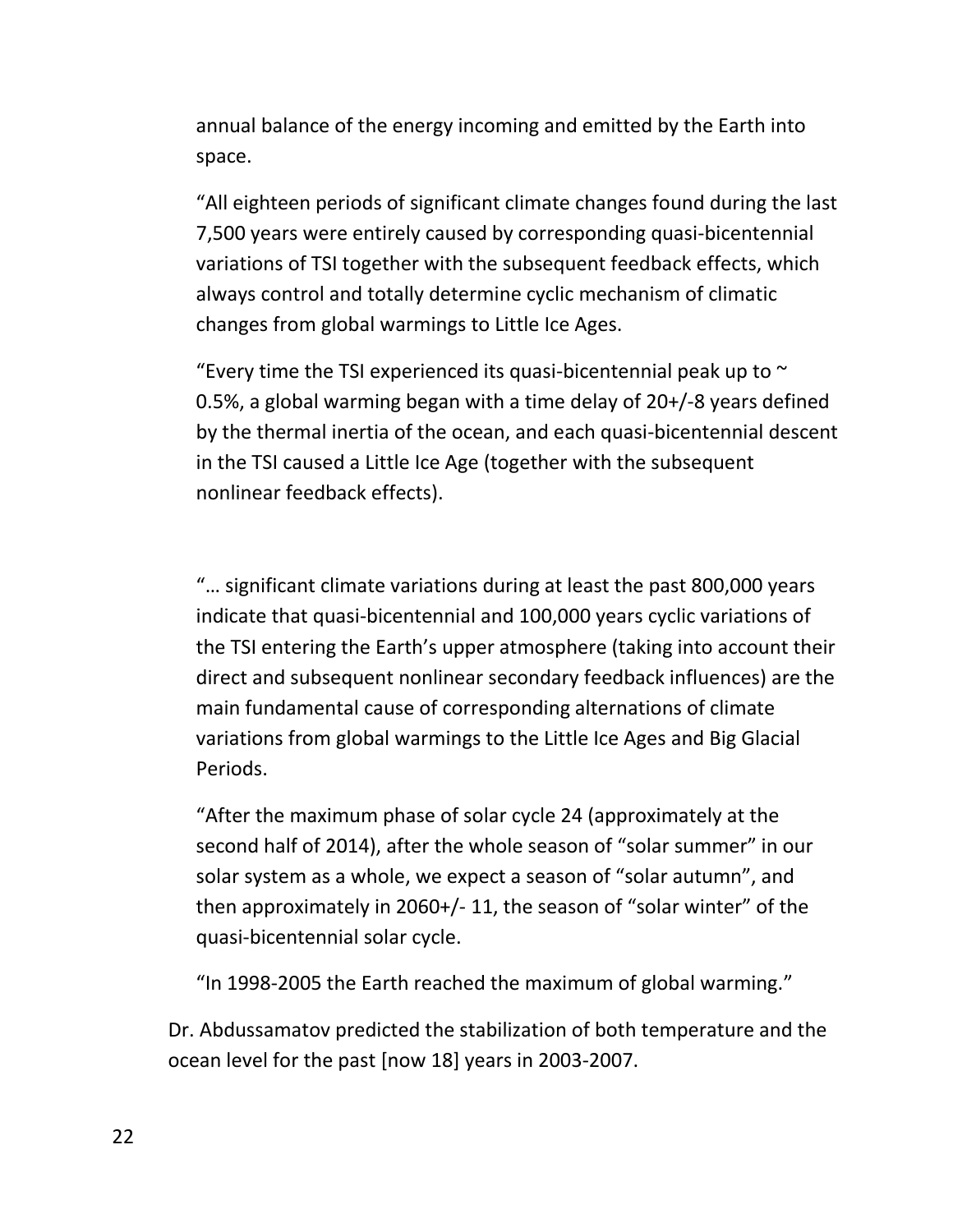On the relative impact of CO2 concentration in the atmosphere he contends that

"Antarctic ice cores provide clear evidence of a close coupling between variations of the temperature and atmosphere concentration of the CO2 during the past 800,000 years induced by the astronomical Mikankovitch cycles. According to the ice core data drilled near Vostok site, Antarctica: The peaks of the carbon dioxide concentration have *never preceded* the warmings, but on the contrary always took place 800 +/- 400 years *after* them.

"There is no evidence that carbon dioxide is a major factor in the warming.

"… the climate sensitivity to increasing content of carbon dioxide decreases with significant growth of water vapor concentration in the surface layer. Negligible effect of the human-induced carbon dioxide emission on the atmosphere has insignificant consequences."<sup>25</sup>

11. What is the effect of more CO2 in the atmosphere?

The EPA to its shame has labelled CO2 a pollutant. This is nonsense.

"[CO2] is a non-toxic, non-irritating, and natural component of the atmosphere. Long –term CO2 enrichment studies confirm the findings of shorter term experiments, demonstrating numerous growth-enhancing, waterconserving, and stress-alleviating effects of elevated atmospheric CO2 on plants growing in both terrestrial and aquatic ecosystems.

"The ongoing rise in the air's CO2 is causing a great greening of the Earth.

"Terrestrial ecosystems have thrived throughout the world as a result of warming temperatures and rising levels of atmospheric CO2. Empirical data

<sup>&</sup>lt;sup>25</sup> All quotations by Dr. Abdussamatov are from Habibullo Abdussamatov, '2014 – The beginning of the new Little Ice Age', Ninth International conference on Climate Change, Heartland Institute, July 8, 2014.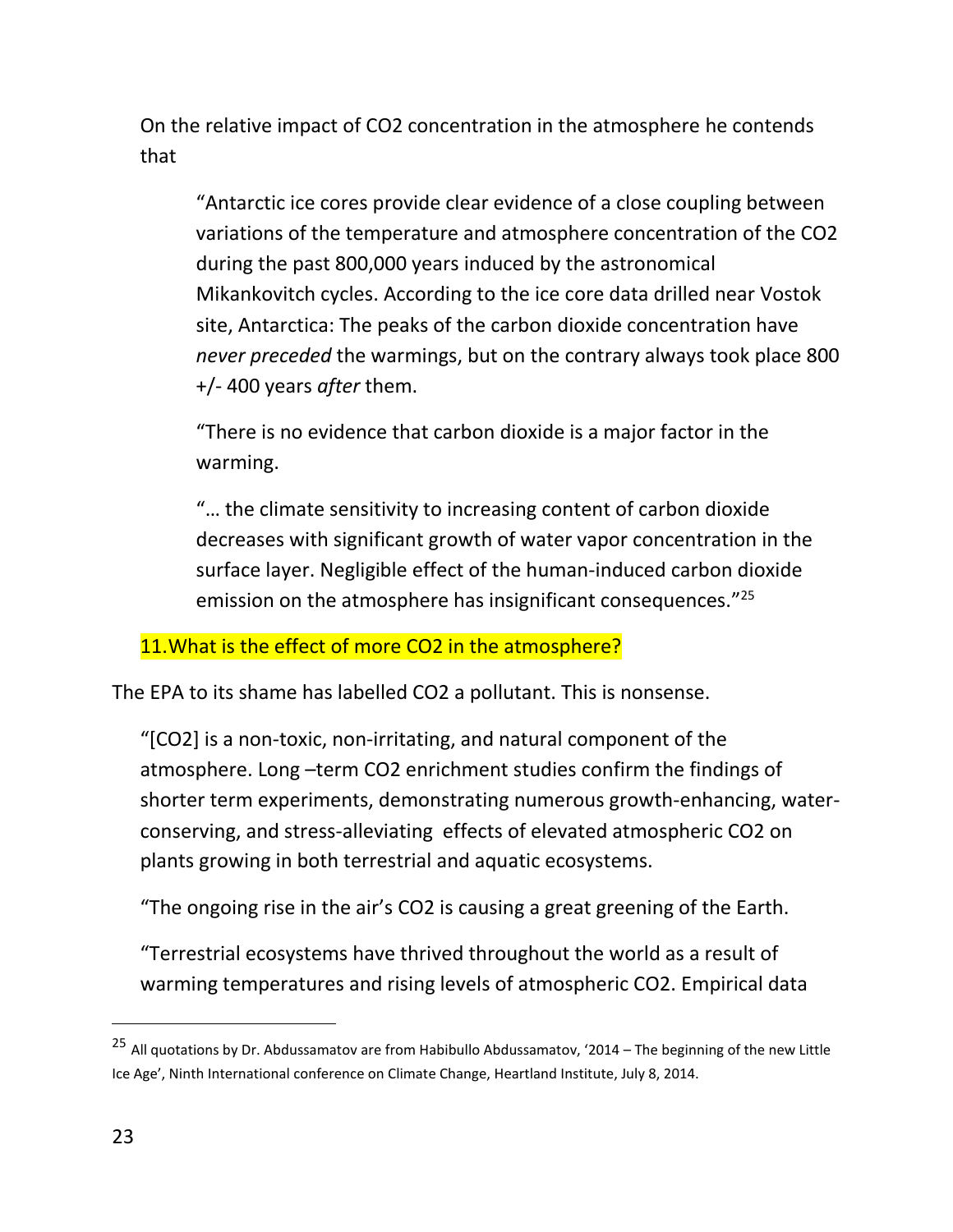pertaining to numerous animal species, including amphibians, birds, butterflies, other insects, reptiles, and mammals, indicate global warming and its myriad ecological effects tend to foster the expansion and proliferation of animal habitats, ranges, and populations, or otherwise have no observable impacts one way or another. Multiple lines of evidence indicate animal species are adapting, and in some cases evolving, to cope with climate change of the modern era.

"Rising temperatures and atmospheric CO2 levels do not pose a significant to aquatic life. Many aquatic species have shown tolerance to temperatures and CO2 values predicted for the next few centuries, and many have demonstrated a likelihood of positive responses in empirical studies. Any projected adverse impacts of rising temperatures or declining seawater and freshwater pH levels ('acidification') will be largely mitigated through phenotypic adaptation or evolution…." 26

#### 12.Isn't it true that sea levels have been rising and isn't that evidence of the effect of rising CO2 concentrations?

Ian Plimer offers the following observations,

"The most common reason for water covering the land is ice melting.

"Ice retreats and expands for many reasons and temperature is only one of the reasons.

"Water can rise over the land because the oceans fill with sediment, large submarine igneous provinces displace water, the ocean floor rises, and continental and glacial ice sheets melt.

"Within the current interglacial [ "a geological interval of warmer global average temperature lasting thousands of years that separates consecutive

<sup>26</sup> See Carter, 'The scientific context', in Moran (ed.) *Climate Change,* pp. 79-80.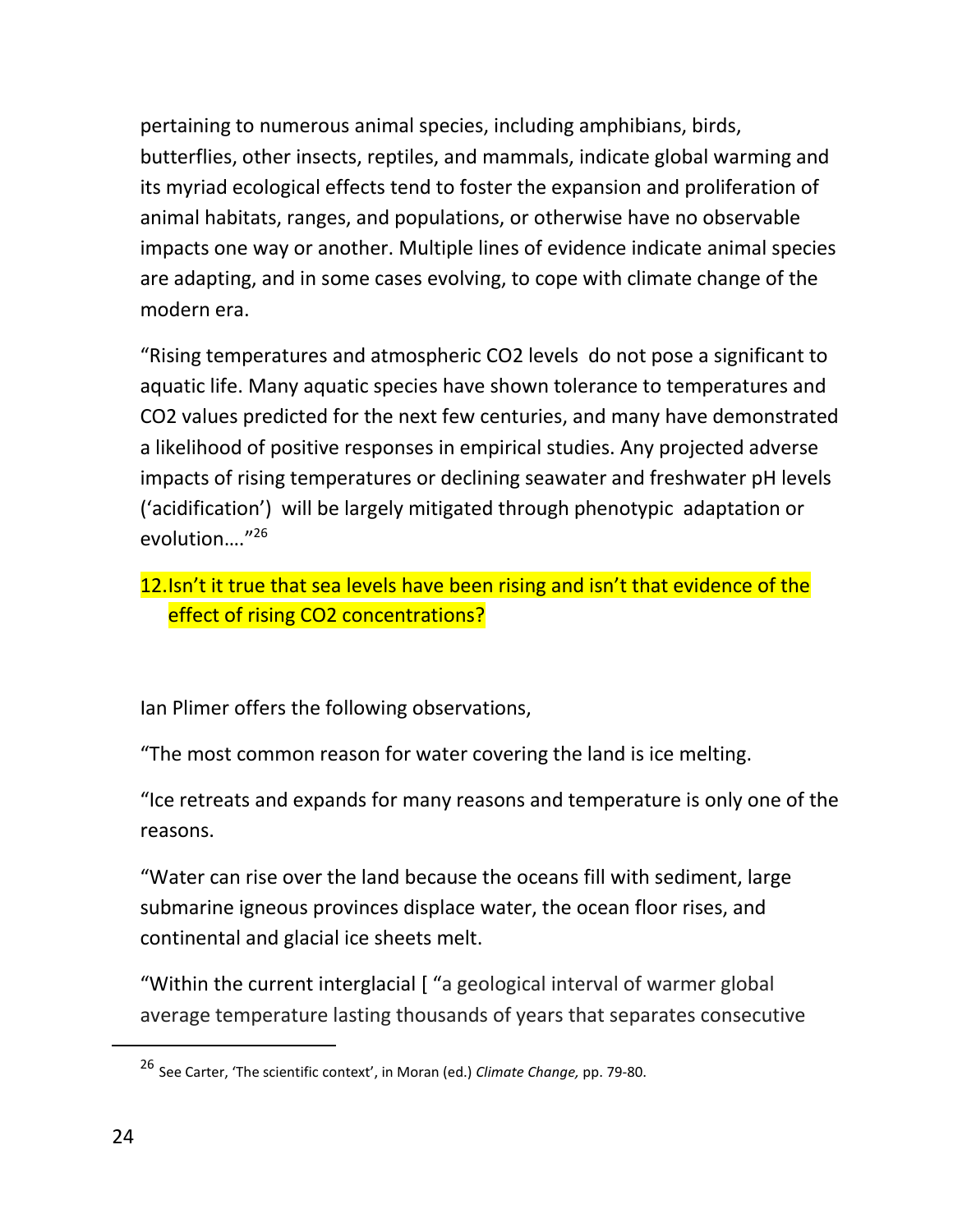glacial periods within an ice age"], [the] sea level has risen about 130 metres over the past 12,000 years, [but] the rate of sea level rise has decreased (as would be expected toward the end of an interglacial).

"Sea level changes are natural.

"What is important is that the post-glacial rise is declining [emphasis added], exactly what would be expected at the end of an interglacial period.

"It seems illogical that the current sea level rise is due to human activities whereas the previous hundreds of sea level rises were not.

"In what can only be regarded as religious narcissism, climate catastrophists now claim that sea level rise, ice sheet melting, torrential rains, drought, hurricanes, and any other severe weather event is due to the activity of affluent Westerners.

"There can be no understanding of sea level rise and fall without an understanding of local land level rises and falls.

"Without a detailed knowledge of local land rises and falls, subsidence, erosion and sedimentation, global sea level predictions for coastal planning are only unfounded speculation." 27

## 13. What are the effects of the shift away from fossil fuels to renewable energy?

The greatest health risk in the world, especially in poor nations where most of the global population lives, is poverty.

Low cost energy is essential to enable people to pull themselves out of poverty.

Renewable energy, besides being unreliable, is vastly more expensive than fossil fuels.

<sup>27</sup> See Plimer, 'The science and politics of climate change', in Moran (ed.) *Climate Change*. pp .13-15.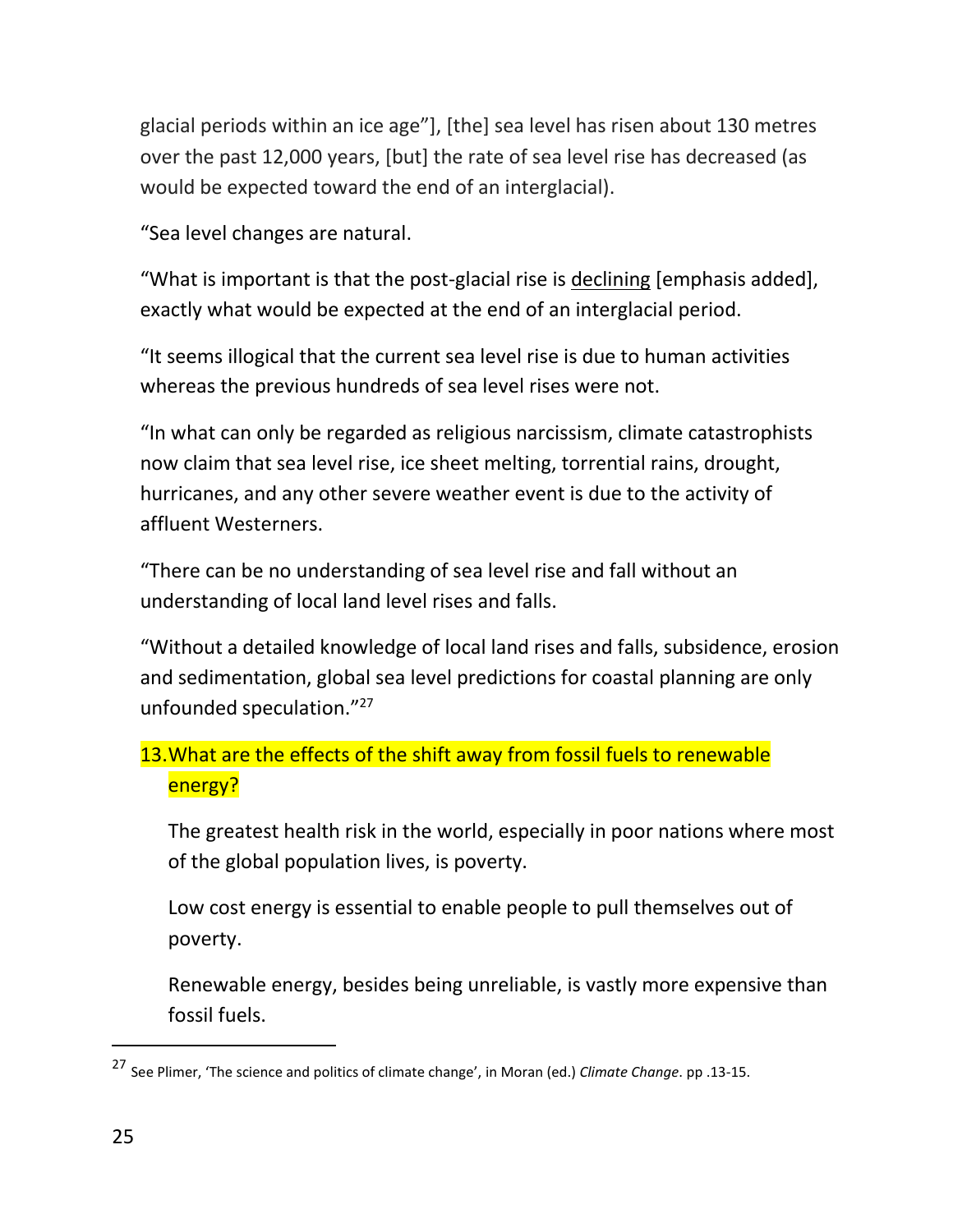The trillions of dollars that may be spent on futile, unnecessary climate change mitigation are trillions not spent on producing goods and services people actually want or better spent on solving global problems that are very real, very large, very immediate, and quite addressable with great benefit for the funds spent.

The push for substituting renewable energy for energy from fossil fuels is a rich person's conceit, designed to make one feel good about oneself, but its main impact is to impose a huge tax on the poor. It is immoral.

## 14. How can you deny the authority of the IPCC when 97% of scientists support the hypothesis of anthropogenic global warming?

William Soon thinks that "The many, many thousands of pages of the Assessment Report of the UN's climate panel, the Intergovernmental Panel on Climate Change (IPCC), are the expression of the beliefs of a small circle of scientists and interested lobbyists who, against all evidence, have convinced themselves that humans are having a dramatic effect on the Earth's climate.

"In my field, the physics of the sun, the IPCC asserts against all evidence that the sun has little influence on climate change. This represents neither a consensus nor an authoritative view of the subject. My own summary of the latest science and evidence on the sun's influence on the climate comes to quite opposite conclusions.

"Of the 38 co-authors and three review editors of the IPCC's solar sub-chapter (chapter 8 by Myhre et al. 2013), only one is an expert on solar physics. Perhaps not surprisingly, then, the subchapter is shot through with critical errors and serious misrepresentations.

"Contrary to reports of a '97 per cent consensus', the 2014 paper by Legates et al. demonstrated that only 0.5 per cent of the abstracts of 11,944 scientific papers on climate-related topics published over the 21 years from 1991-2011 had explicitly stated an opinion that more than half of the global warming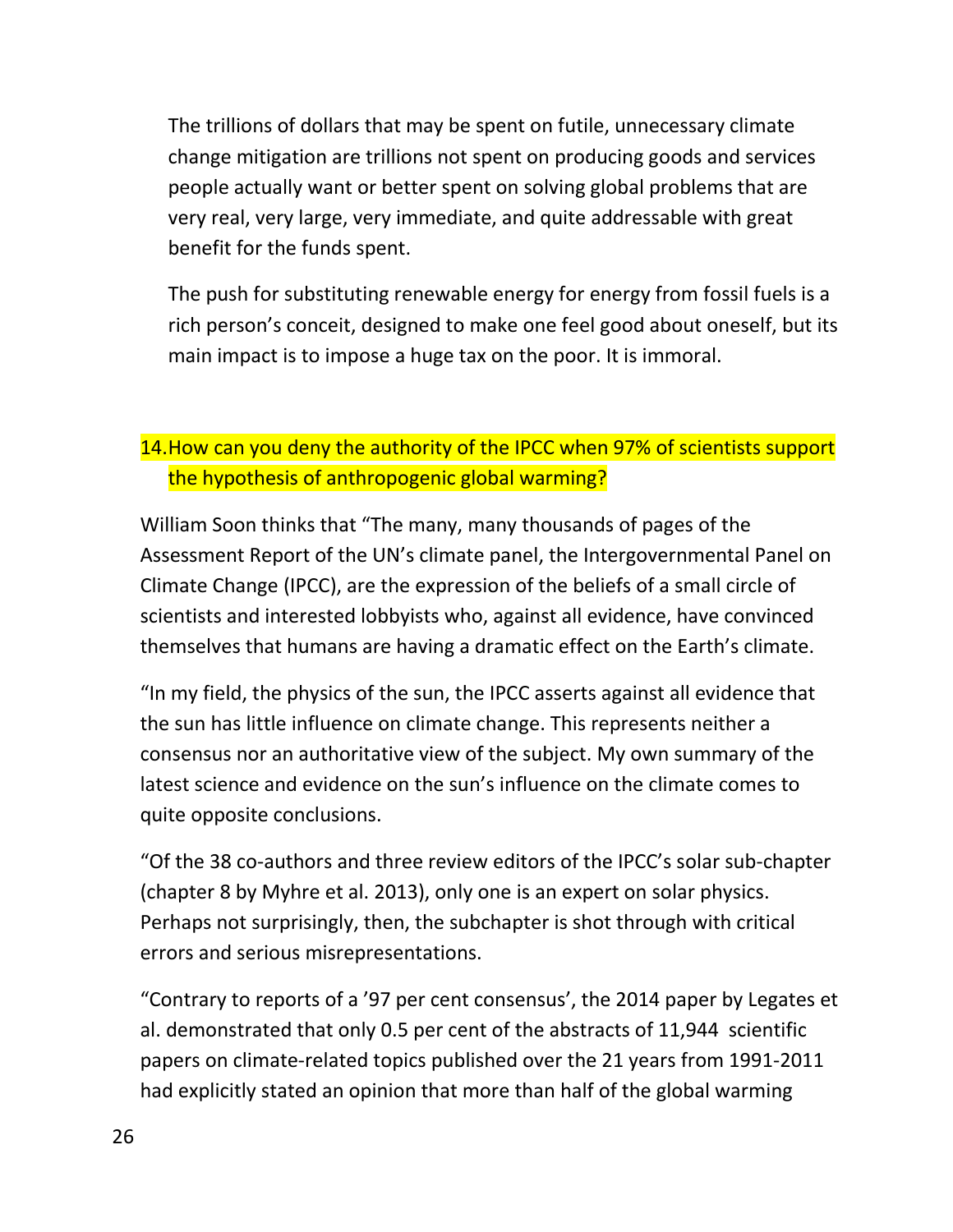since 1950 had been caused by human emissions of CO2 and other greenhouse gases. . The overwhelming majority of scientists in climate and related fields, therefore, remain commendably open to the possibility that some other influence – such as the sun – may be the true primum mobile of the Earth's climate." 28

The truth of a hypothesis is established by how well it fits [explains] the evidence, not by consensus and/or qualifications.

# 15. Don't the data show a "hockey stick" pattern of global warming that coincides with an increase in man-made [anthropogenic CO2 emissions and isn't this prima facie evidence of anthropogenic global warming?

"…the finding in 1998 that temperature trends were much higher in the present day than in the past by American climatologist Michael Mann was a key part of the political move toward climate change policy. Rather than the climate oscillating between hotter periods (for instance, the medieval warm period) and cooler periods (for instance, the little ice age between the fourteenth and nineteenth centuries), Mann's findings suggested that global warming was out of control. The graph of temperatures in the northern hemisphere looked … like a 'hockey stick'. Mann's redrawn temperature graph was in part based on a study of … tree rings. Ross McKitrick and Steve McIntyre studied the data behind the evidence and the statistical techniques used to extrapolate it, and found [[that] key errors in the statistical techniques used to combine Mann et al.'s blended data would almost invariably produce a 'hockey stick'.<sup>29</sup>

 $\ddot{ }$ 

<sup>28</sup> See William Soon, Sun shunned, in Moran (ed.) *Climate Change*), pp. 58, 65.

<sup>29</sup> See Alan Moran, 'The hockey stick in retrospective', in Moran (ed.) *Climate Change*, p. 201.